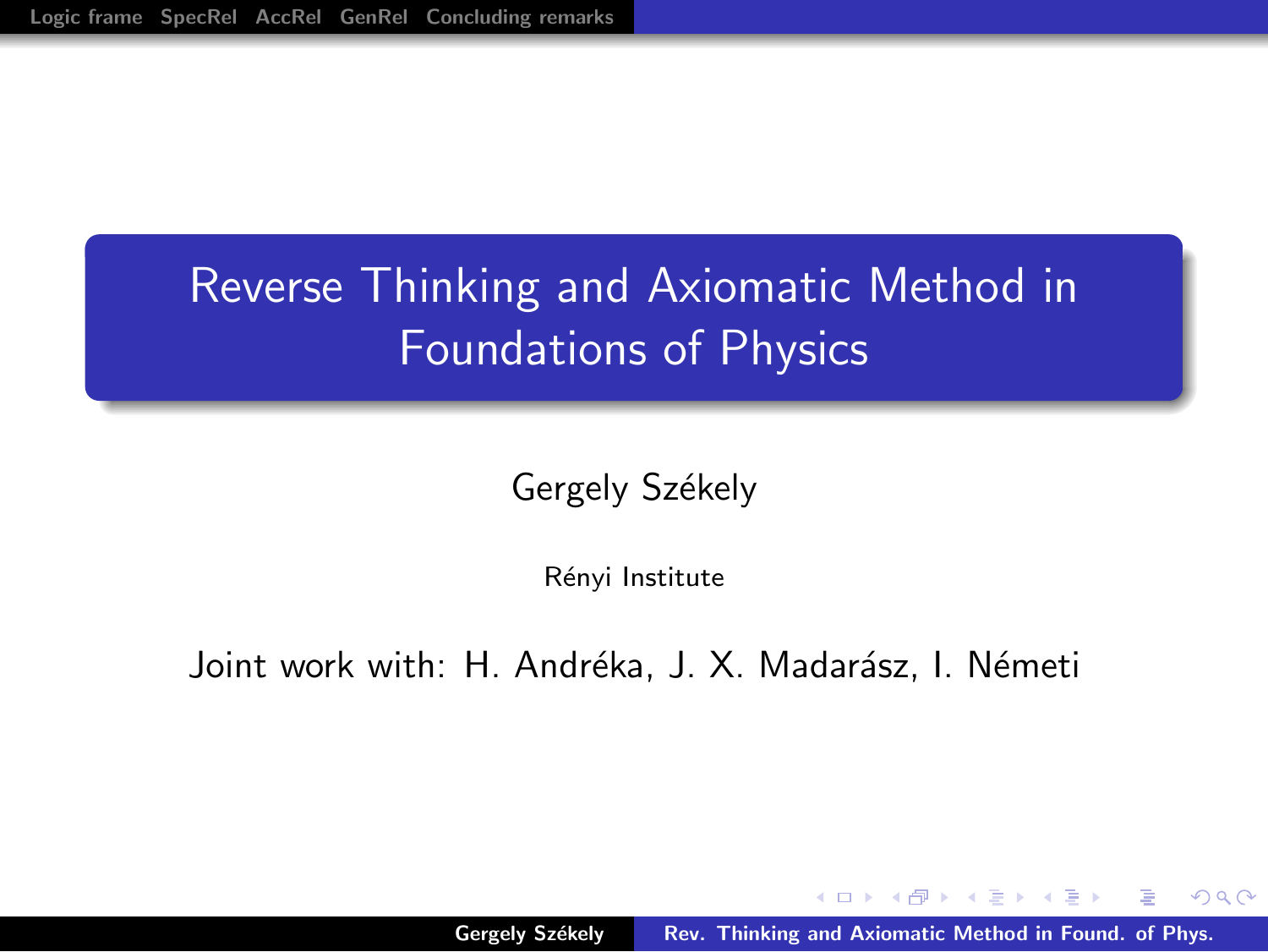$B(b) \leftrightarrow 'b$  is a body";  $IB(b) \leftrightarrow 'b$  is an inertial body"; Ph(b)  $\leftrightarrow$  "b is a photon";  $Q(x) \leftrightarrow$  "x is a quantity"

<span id="page-1-0"></span>KID KAR KERKER E 1990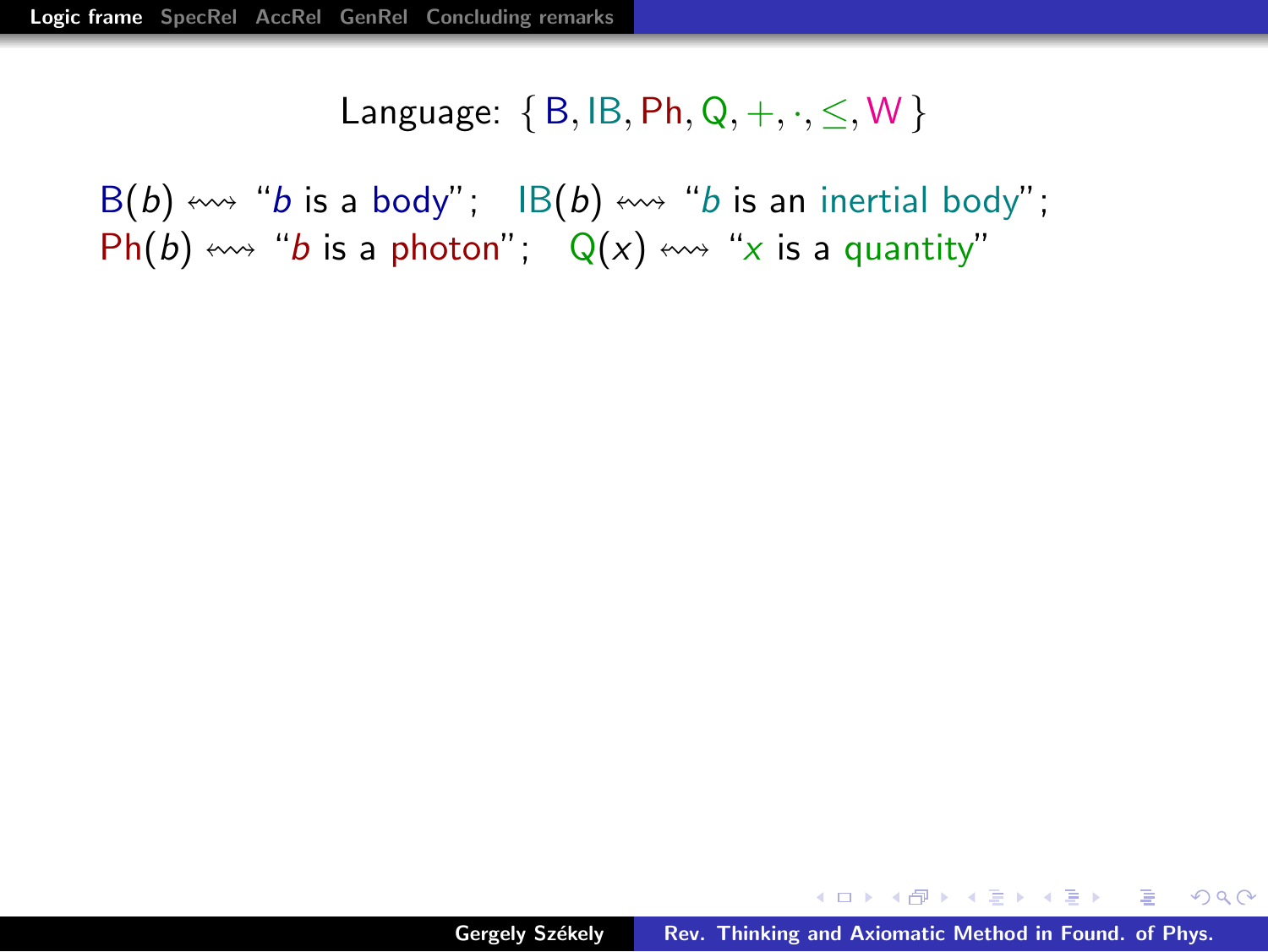$B(b) \leftrightarrow 'b$  is a body"; IB(b)  $\leftrightarrow 'b$  is an inertial body";  $Ph(b) \leftrightarrow$  "b is a photon";  $Q(x) \leftrightarrow$  "x is a quantity"  $+$  and  $\cdot$  are field operations, and  $\leq$  is an ordering,

イロト イ押 トイチト イチャー チー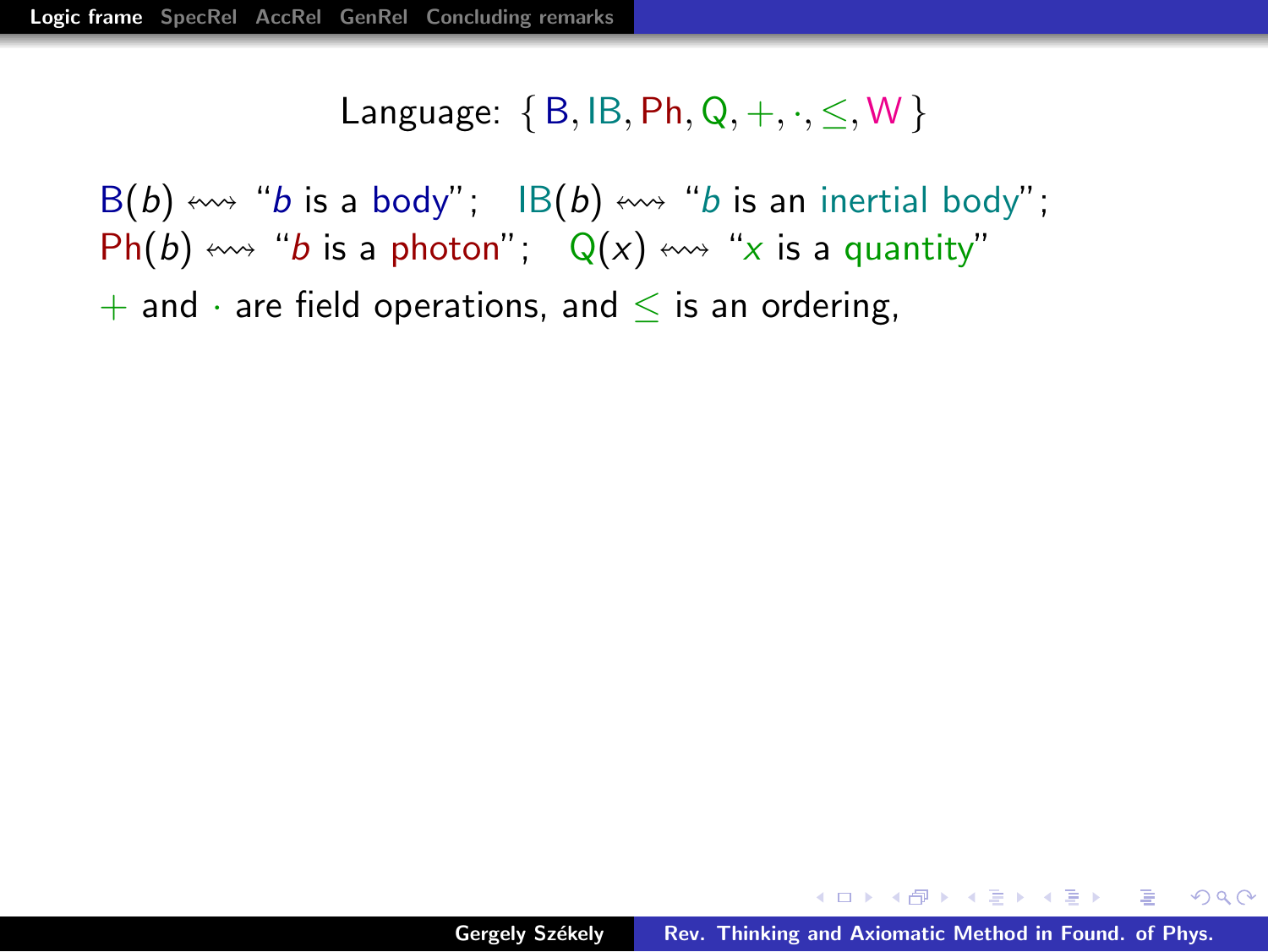$B(b) \leftrightarrow 'b$  is a body";  $IB(b) \leftrightarrow 'b$  is an inertial body";  $Ph(b) \leftrightarrow$  "b is a photon";  $Q(x) \leftrightarrow$  "x is a quantity"  $+$  and  $\cdot$  are field operations, and  $\leq$  is an ordering, W is the 6-ary world-view relation  $W(o, b, x, y, z, t) \leftrightarrow$  "observer o coordinatizes body b at spacetime location  $\langle x, y, z, t \rangle$ ."

→ 伊 → → ミ → → ミ → → ミ → つな(^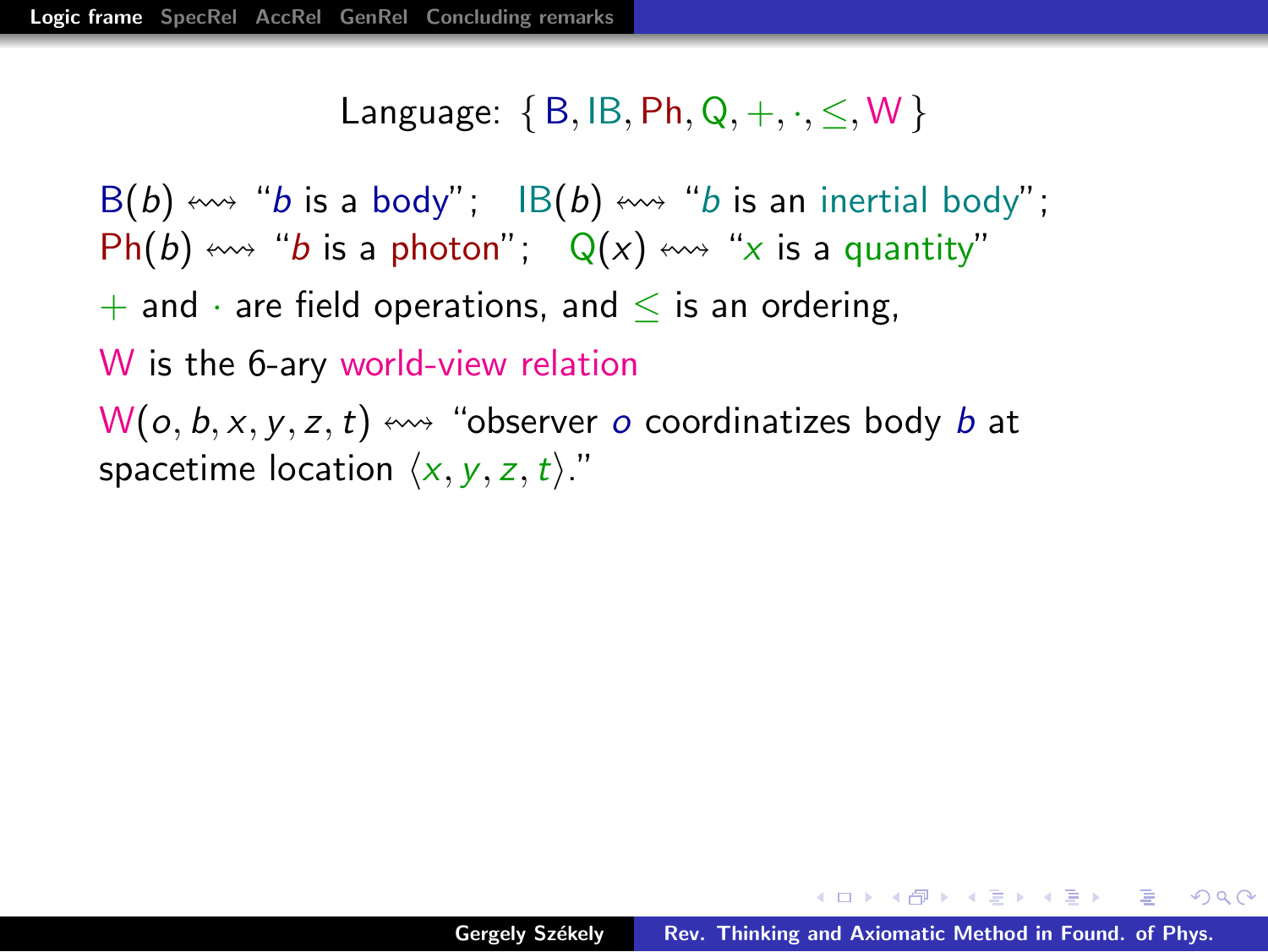$B(b) \leftrightarrow 'b$  is a body";  $IB(b) \leftrightarrow 'b$  is an inertial body";  $Ph(b) \leftrightarrow$  "b is a photon";  $Q(x) \leftrightarrow$  "x is a quantity"  $+$  and  $\cdot$  are field operations, and  $\leq$  is an ordering, W is the 6-ary world-view relation  $W(o, b, x, y, z, t) \leftrightarrow$  "observer o coordinatizes body b at spacetime location  $\langle x, y, z, t \rangle$ ."

Ob(*o*) 
$$
\stackrel{\text{def}}{\iff}
$$
 B(*o*)  $\land \exists b, x, y, z, t \quad W(o, b, x, y, z, t);$ 

→ 伊 → → ミ → → ミ → → ミ → つな(^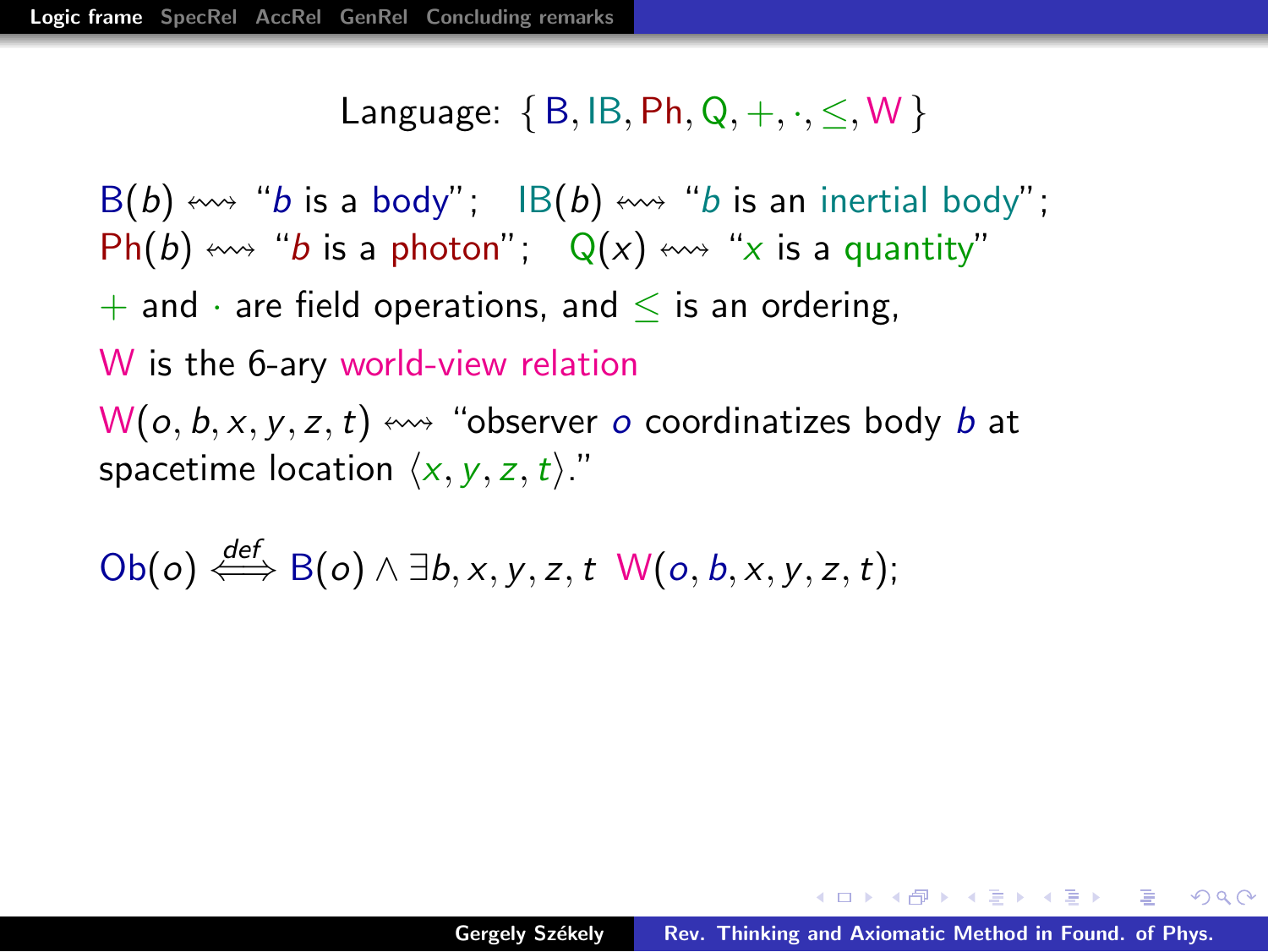$B(b) \leftrightarrow 'b$  is a body";  $IB(b) \leftrightarrow 'b$  is an inertial body";  $Ph(b) \leftrightarrow$  "b is a photon";  $Q(x) \leftrightarrow$  "x is a quantity"  $+$  and  $\cdot$  are field operations, and  $\leq$  is an ordering, W is the 6-ary world-view relation  $W(o, b, x, y, z, t) \leftrightarrow$  "observer o coordinatizes body b at spacetime location  $\langle x, y, z, t \rangle$ ."

Ob(*o*) 
$$
\stackrel{\text{def}}{\iff}
$$
 B(*o*)  $\land \exists b, x, y, z, t \quad W(o, b, x, y, z, t);$ 

#### AxFrame :

Photons and inertial bodies are also bodies. The quantity part  $\langle Q, +, \cdot, \leq \rangle$  is an ordered field. And o is an observer, b is a body and x, y, z and t are quantities if relation  $W(o, b, x, y, z, t)$  holds.

イロメ イ押メ イモメ イモメー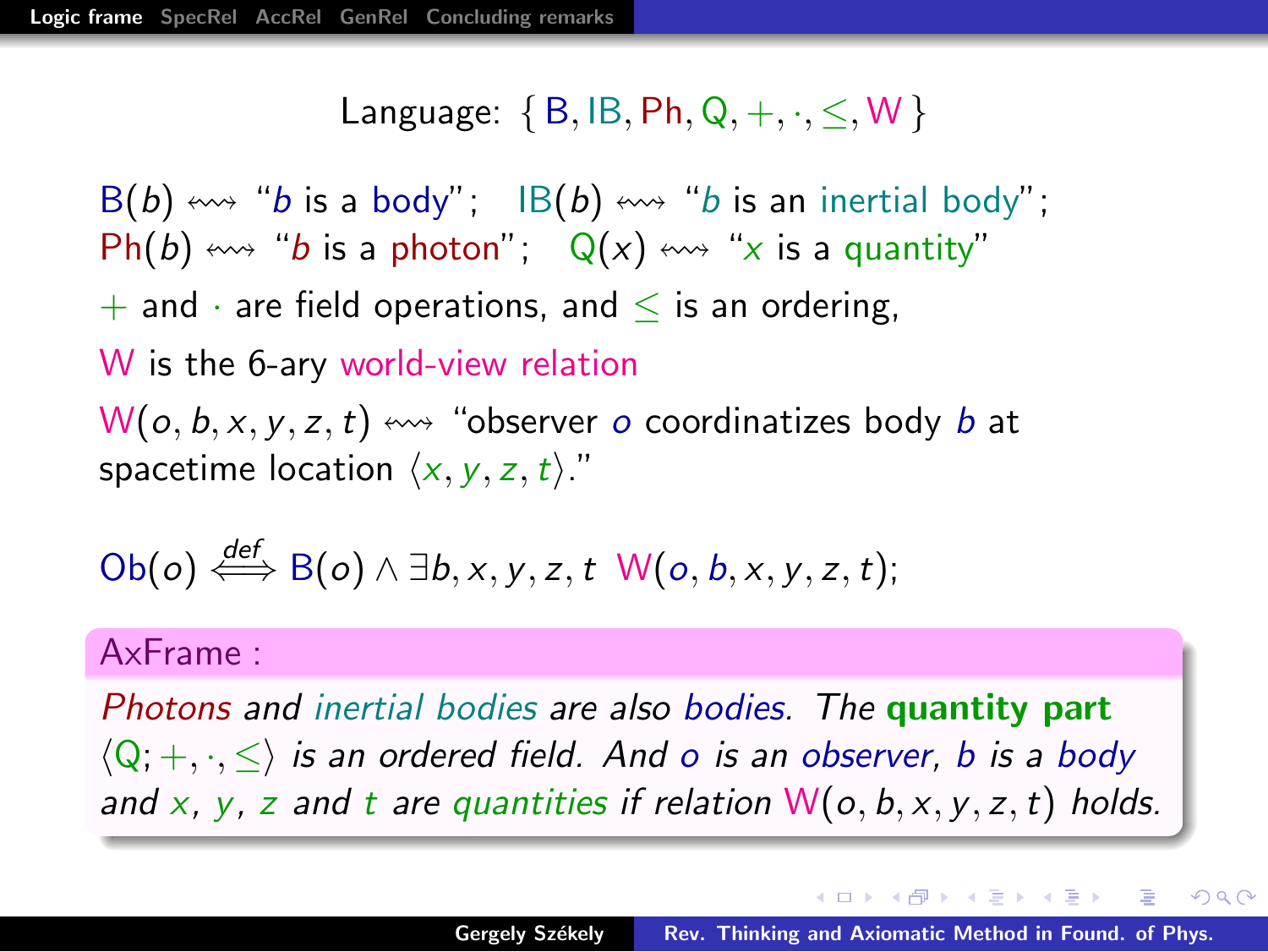Any inertial observer coordinatizes itself at a coordinate point if and only if its space component is the origin.

 $\forall$ o, x, y, z, t Ob(o) ∧ IB(o) ∧ Q(x) ∧ Q(y) ∧ Q(z) ∧ Q(t)  $\rightarrow$   $\lbrack W(\rho, \rho, x, y, z, t) \leftrightarrow x = y = z = 0 \rbrack$ .

<span id="page-6-0"></span> $4.50 \times 4.70 \times 4.70 \times$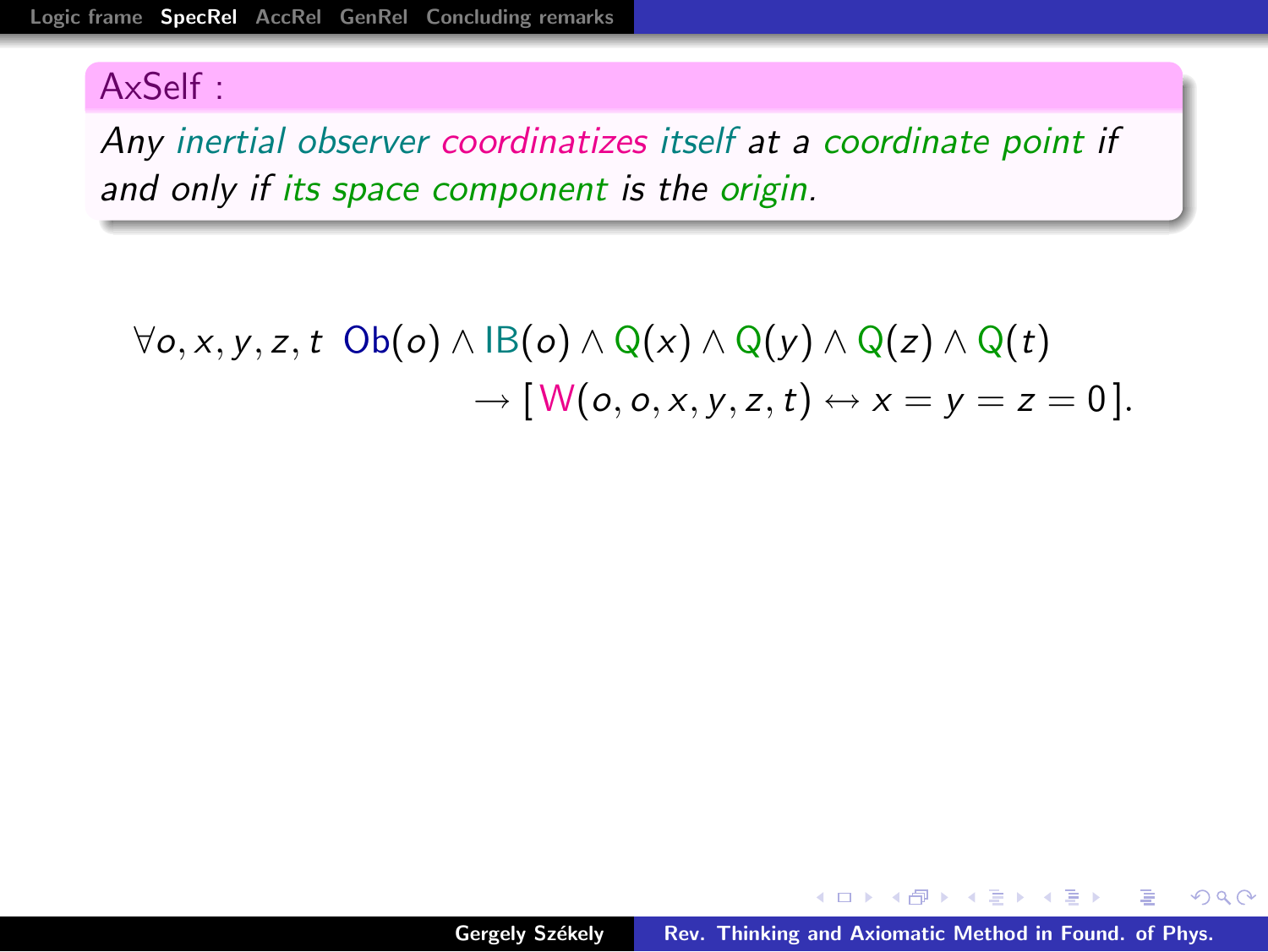Any inertial observer coordinatizes itself at a coordinate point if and only if its space component is the origin.

#### AxPh :

The speed of light signals is 1 according to any inertial observer.

$$
\forall o, p, x, x', y, y', z, z', t, t' \quad \text{Ob}(o) \land \text{IB}(o) \land \text{Ph}(p) \land \text{Q}(x) \land \text{Q}(x') \land \text{Q}(y) \land \text{Q}(y') \land \text{Q}(z) \land \text{Q}(z') \land \text{Q}(t) \land \text{Q}(t') \rightarrow \Big[ W(o, p, x, y, z, t) \land W(o, p, x', y', z', t') \leftrightarrow (x' - x)^2 + (y' - y)^2 + (z' - z)^2 = (t' - t)^2 \Big].
$$

 $A \cap B$   $A \cap B$   $B \cap A$   $B$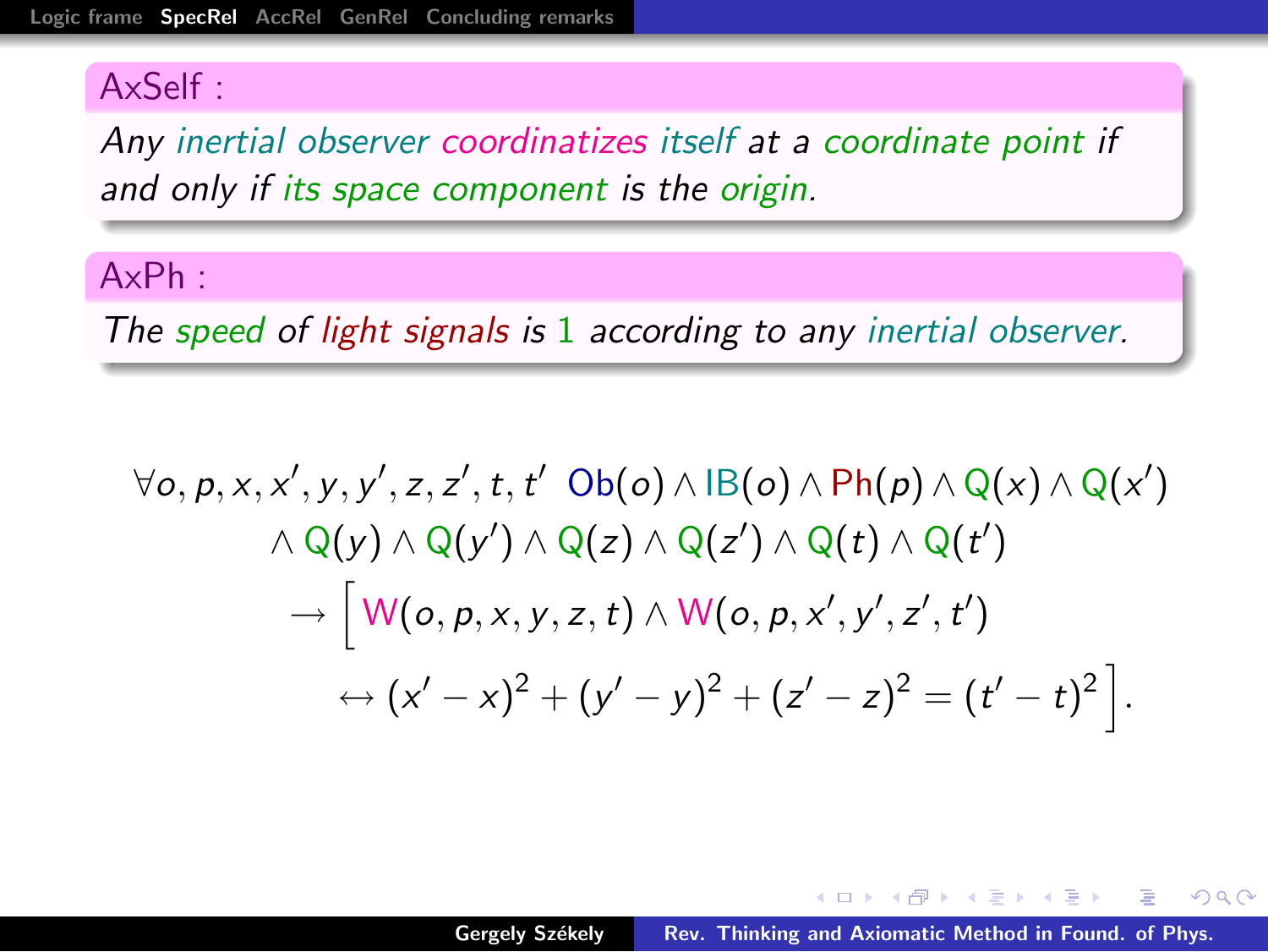Any inertial observer coordinatizes itself at a coordinate point if and only if its space component is the origin.

#### AxPh :

The speed of light signals is 1 according to any inertial observer.

#### AxEv :

Every inertial observer coordinatizes the very same set of events (i.e., meetings of bodies).

 $\forall o, o', x, y, z, t \; Ob(o) \land \exists B(o) \land Ob(o') \land \exists B(o) \land Q(x) \land Q(y) \land Q(z)$  $\land Q(t) \rightarrow [\exists x', y', z', t' \forall b \; W(o, b, x, y, z, t) \leftrightarrow W(o', b, x', y', z', t')]$ .

イロメ イ押 どうきょうきょ

后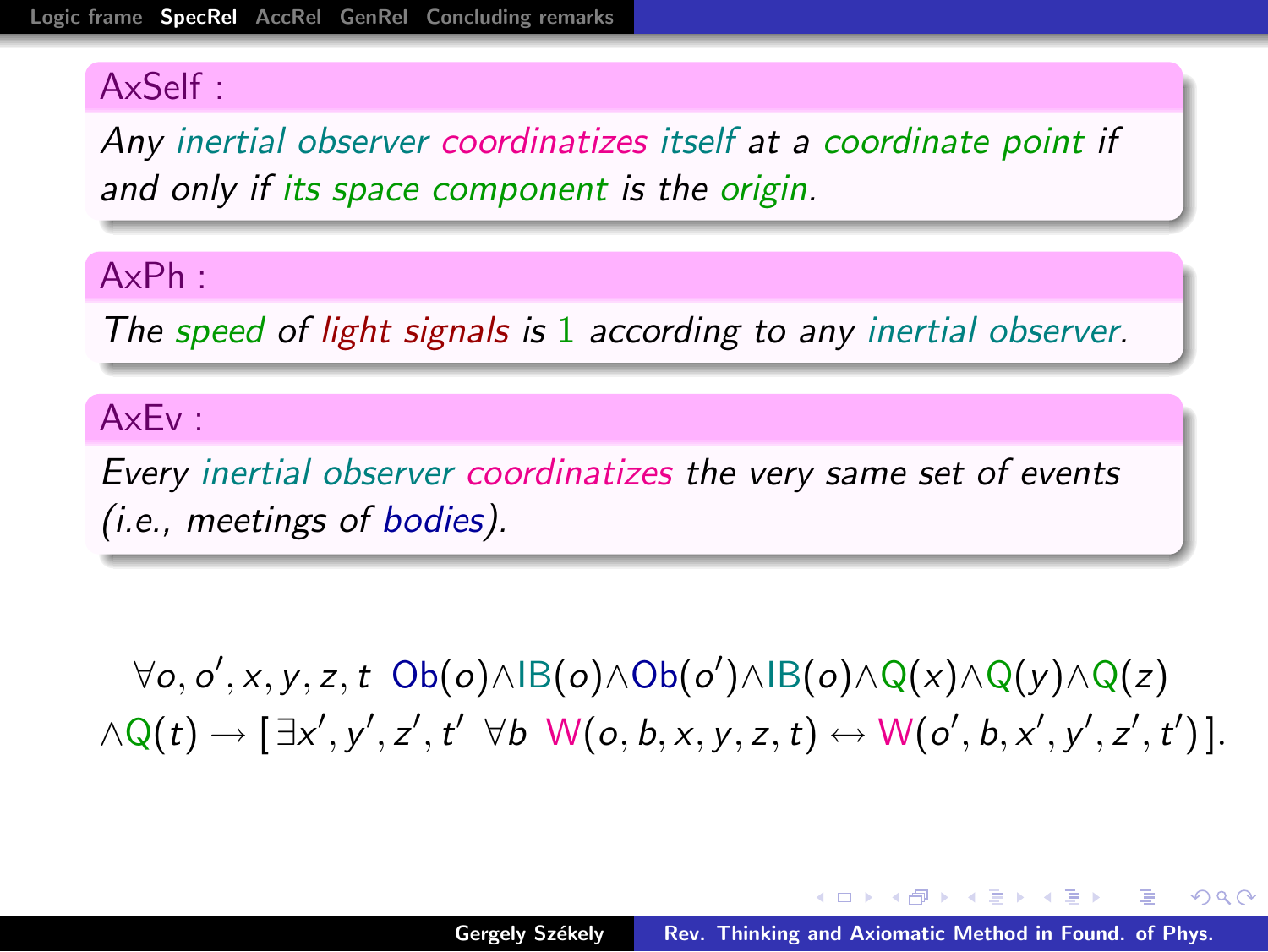Any inertial observer coordinatizes itself at a coordinate point if and only if its space component is the origin.

#### AxPh :

The speed of light signals is 1 according to any inertial observer.

#### AxEv :

Every inertial observer coordinatizes the very same set of events (i.e., meetings of bodies).

#### AxSymDist :

Inertial observers agree as for the spatial distance between events if these events are simultaneous for both of them.

- オート オート オート

へのへ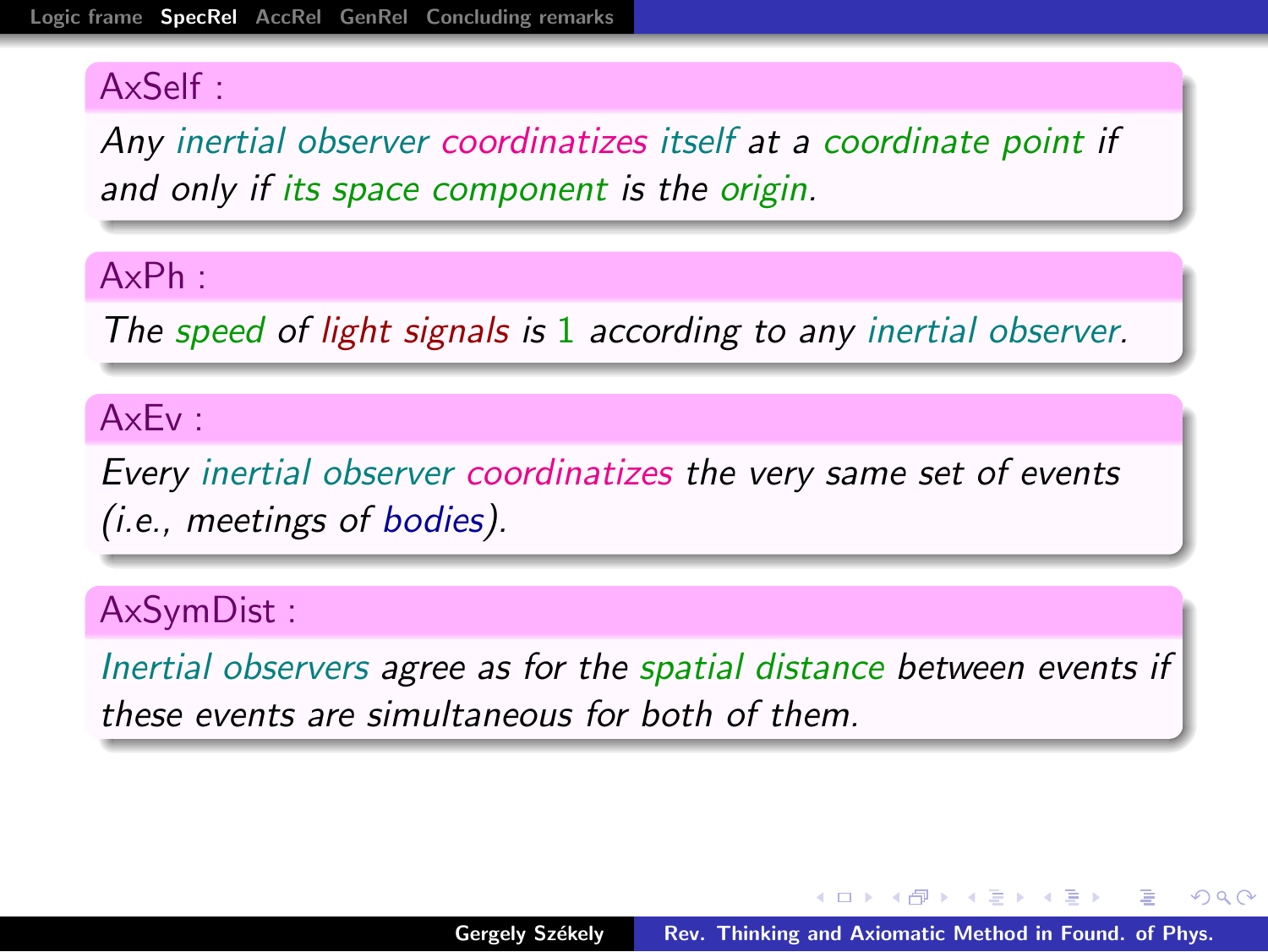Any inertial observer coordinatizes itself at a coordinate point if and only if its space component is the origin.

#### AxPh :

The speed of light signals is 1 according to any inertial observer.

#### AxEv :

Every inertial observer coordinatizes the very same set of events (i.e., meetings of bodies).

#### AxSymDist :

Inertial observers agree as for the spatial distance between events if these events are simultaneous for both of them.

## SpecRel := {AxSelf,AxPh,AxEv, AxSymDist}

イロメ マ桐 メラミンマティ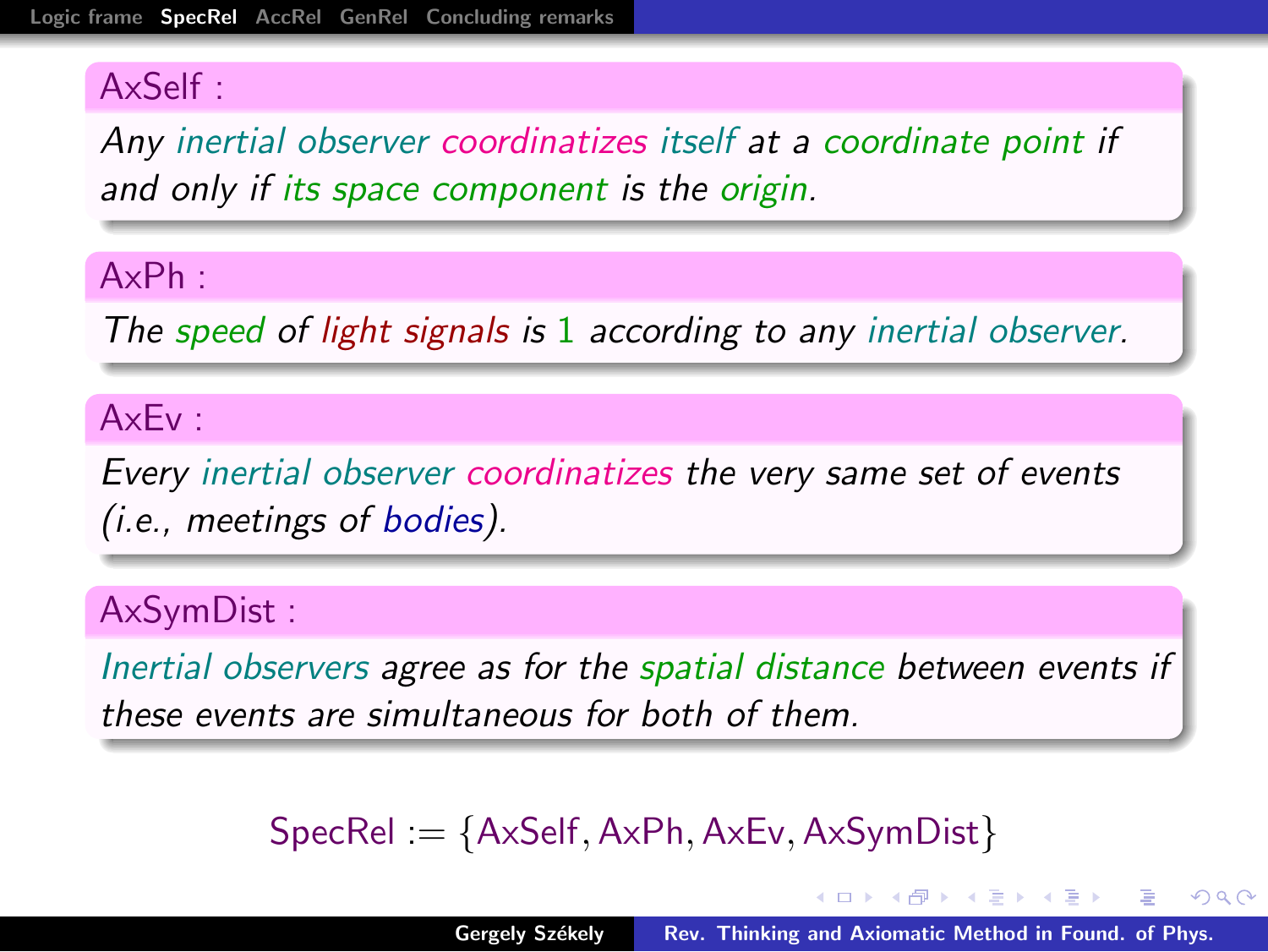The world-view transformation  $w_{o'}^o$  between observers  $o$  and  $o'$ relates the coordinate points where  $o$  and  $o'$  coordinatize the same events, i.e,:

$$
w_{o'}^{o}(x, y, z, t : x', y', z', t') \stackrel{\text{def}}{\iff} \forall b \ \mathsf{W}(o, b, x, y, z, t) \leftrightarrow \mathsf{W}(o', b, x', y', z', t').
$$

 $\langle \oplus \rangle$   $\rightarrow$   $\langle \oplus \rangle$   $\rightarrow$   $\langle \oplus \rangle$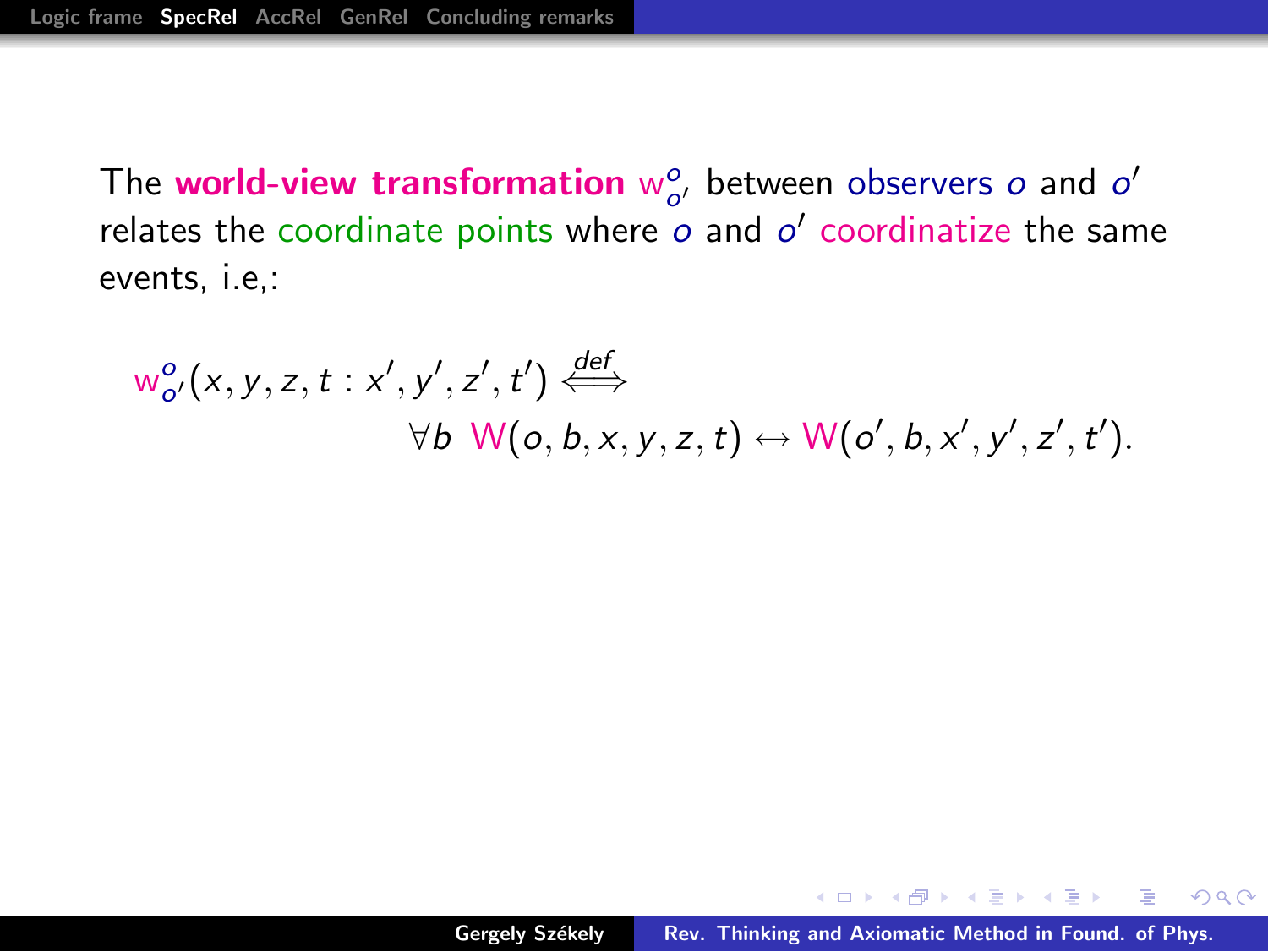The world-view transformation  $w_{o'}^o$  between observers  $o$  and  $o'$ relates the coordinate points where  $o$  and  $o'$  coordinatize the same events, i.e,:

$$
w_{o'}^{o}(x, y, z, t : x', y', z', t') \stackrel{\text{def}}{\iff} \forall b \ \mathsf{W}(o, b, x, y, z, t) \leftrightarrow \mathsf{W}(o', b, x', y', z', t').
$$

#### Theorem

# $\mathsf{SpecRel} \models \forall o, o' \; \mathsf{Ob}(o) \land \mathsf{Ob}(o') \land \mathsf{IB}(o) \land \mathsf{IB}(o')$  $\rightarrow$   $w_{o'}^{\circ}$ , "is a Poincaré transformation."

 $A \oplus A \times A \oplus A \times A \oplus A$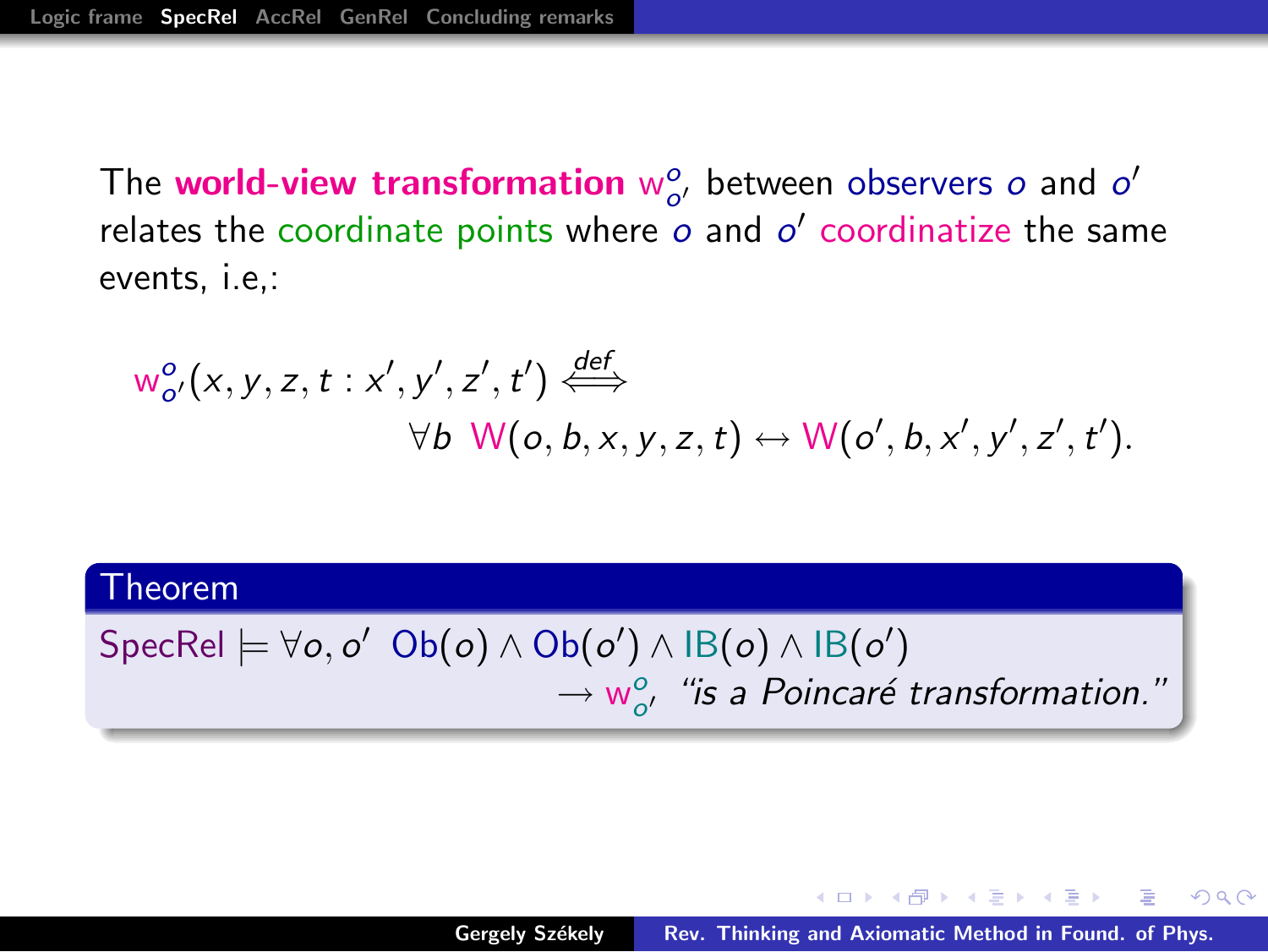#### ACCELERATED OBSERVERS

#### AxCmv :

At each moment of its world-line, any observer coordinatizes the nearby world for a short while as an inertial observer does.

<span id="page-13-0"></span>K 御 ▶ | K 唐 ▶ | K 唐 ▶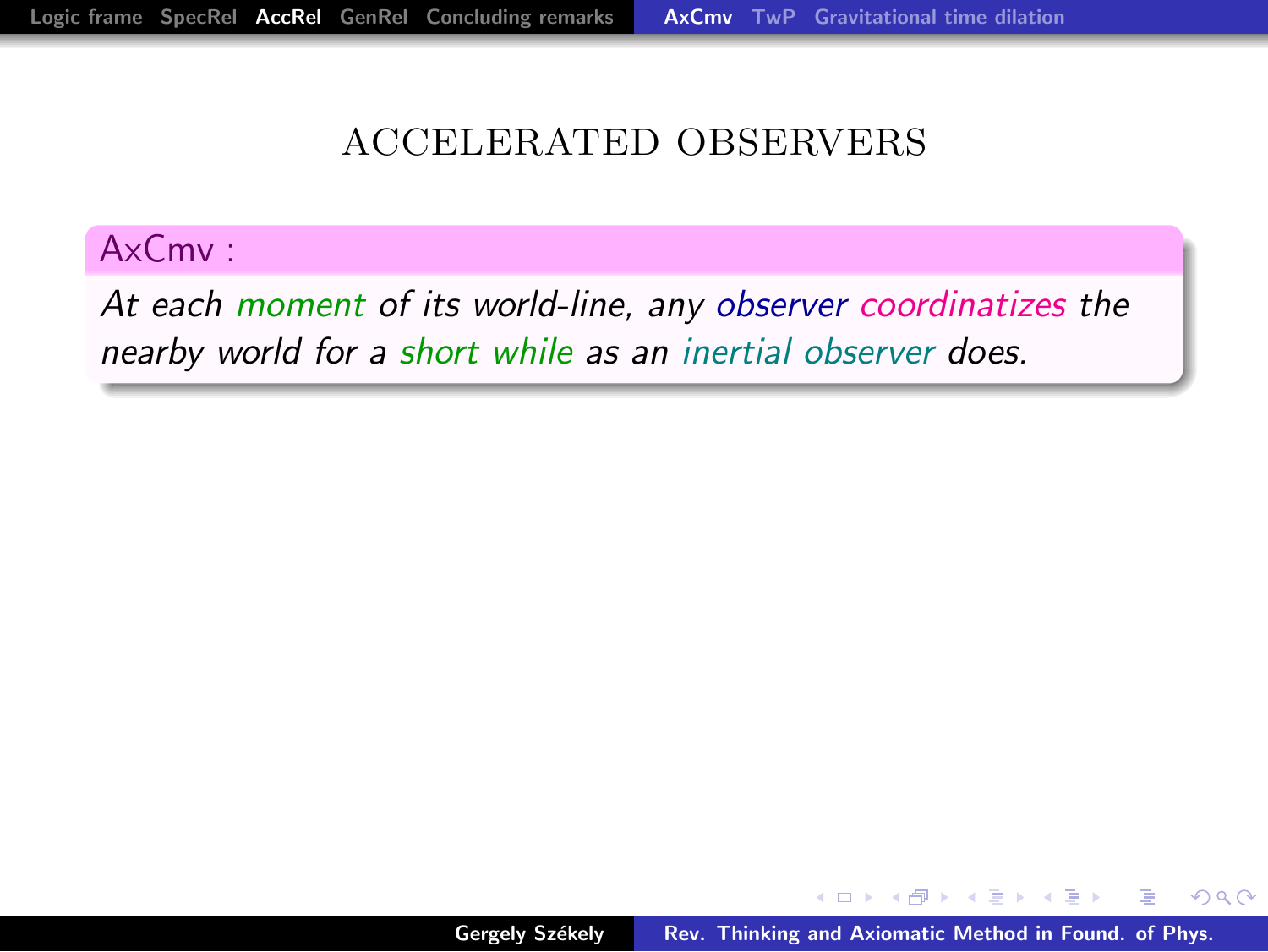#### ACCELERATED OBSERVERS

#### AxCmv :

At each moment of its world-line, any observer coordinatizes the nearby world for a short while as an inertial observer does.

 $AccRel := SpecRel \cup \{AxCmv\}$ 

K 御 ▶ | K 唐 ▶ | K 唐 ▶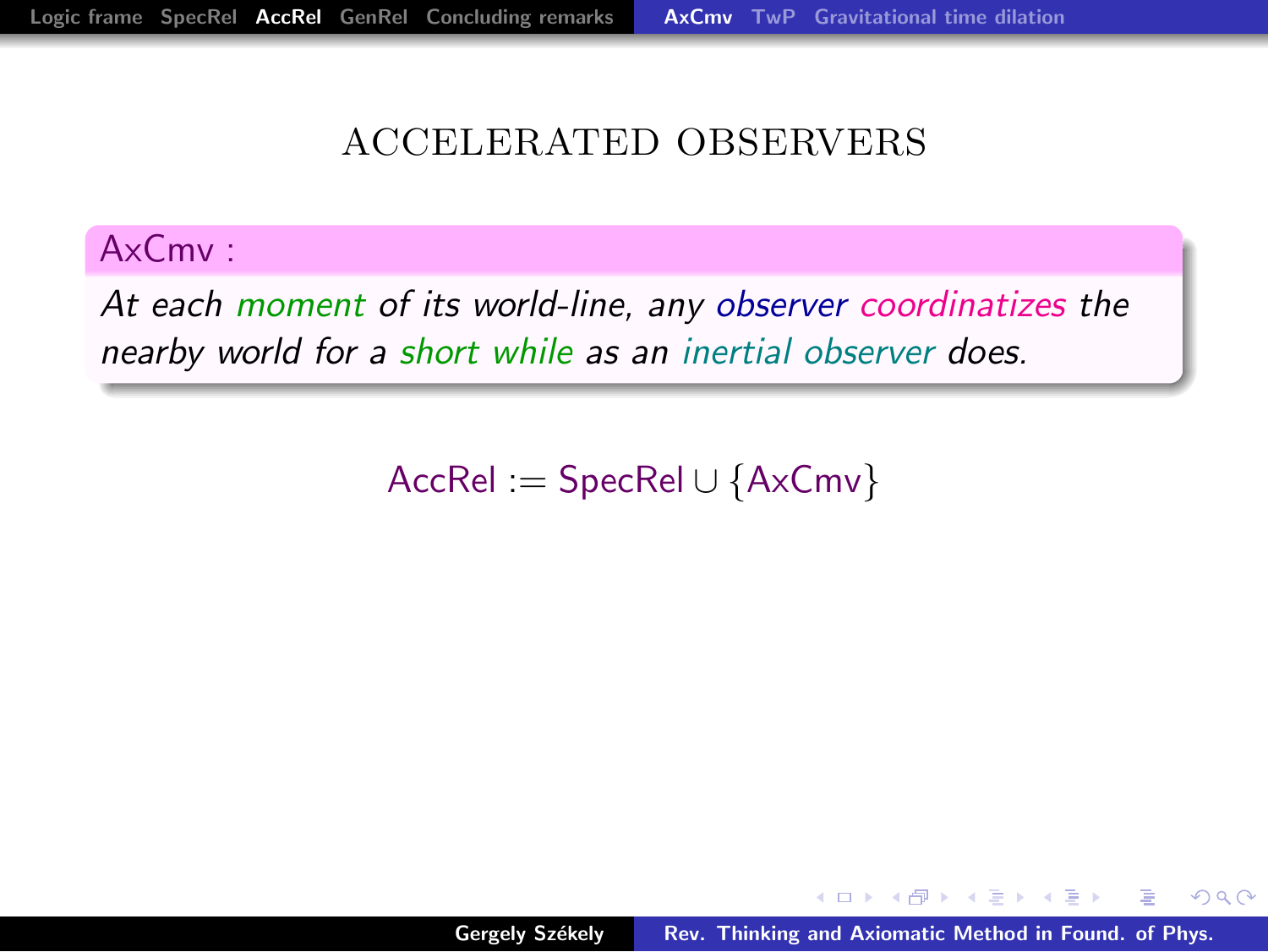#### ACCELERATED OBSERVERS

#### AxCmv :

At each moment of its world-line, any observer coordinatizes the nearby world for a short while as an inertial observer does.

 $AccRel := SpecRel \cup \{AxCmv\}$ 

#### Theorem

The world-view transformation between two observers is differentiable at the points where the two observers meet, and its derivative is a Lorentz transformation if AccRel is assumed.

<span id="page-15-0"></span> $A \cap B$  is a  $B \cap A \cap B$  is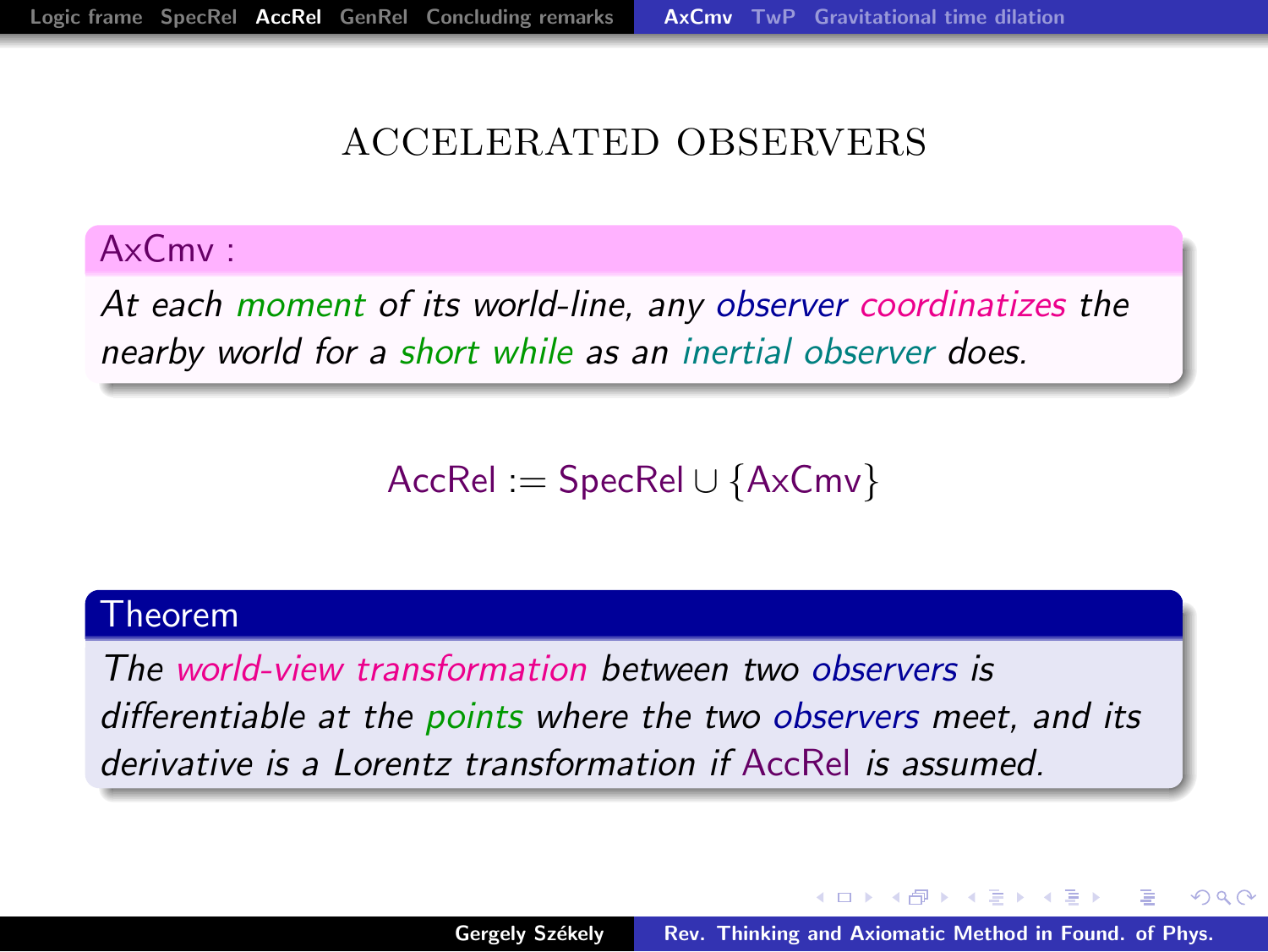

Twin Paradox (TwP) concerns two twin siblings whom we shall call Ann and Ian. Ann travels in a spaceship to some distant star while Ian remains at home. TwP states that when Ann returns home she will be younger than her twin brother Ian.

<span id="page-16-0"></span>マーティ ミュラー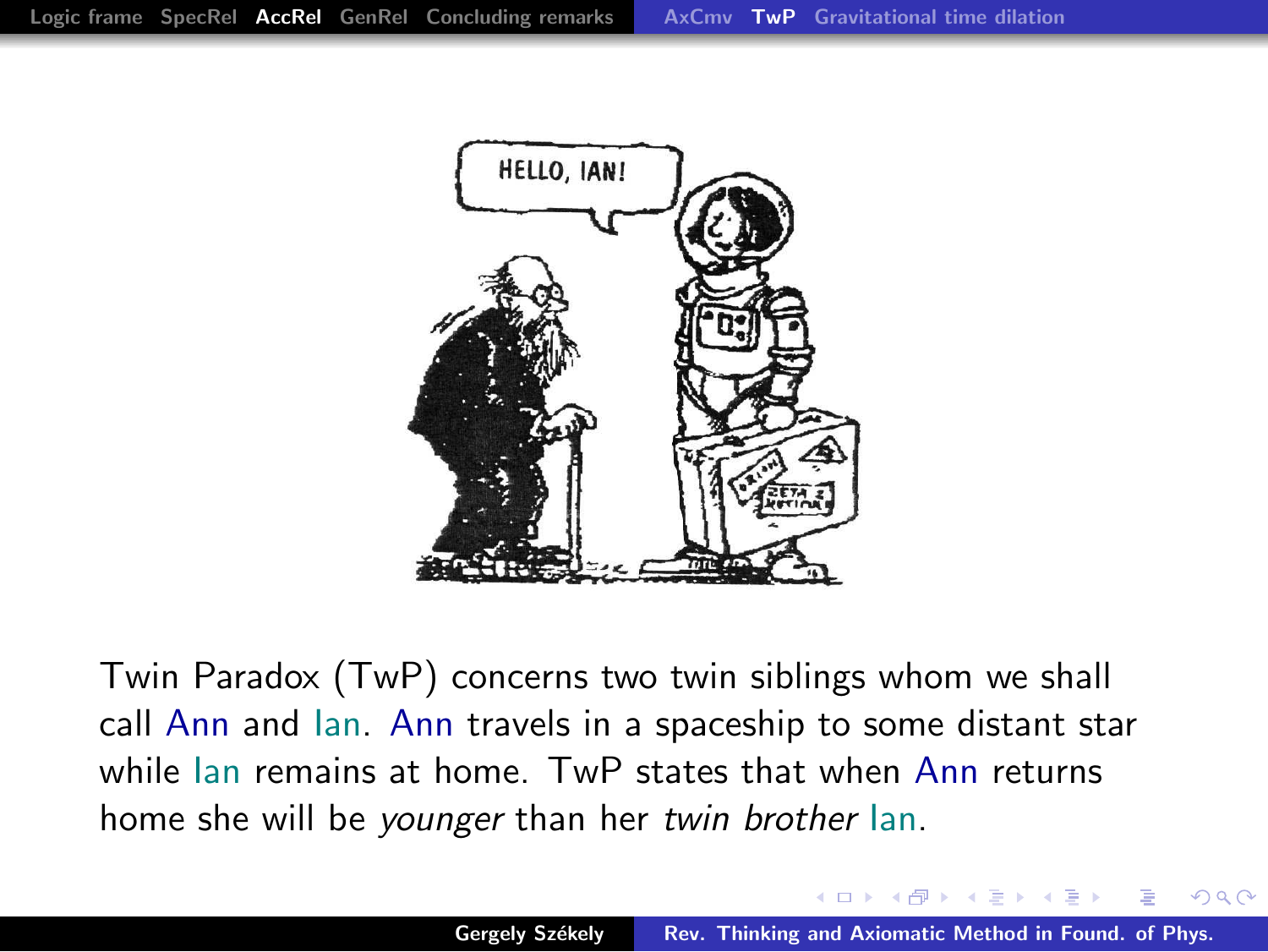

メロト メ都 トメ 君 トメ 君 トー

■ 1  $299$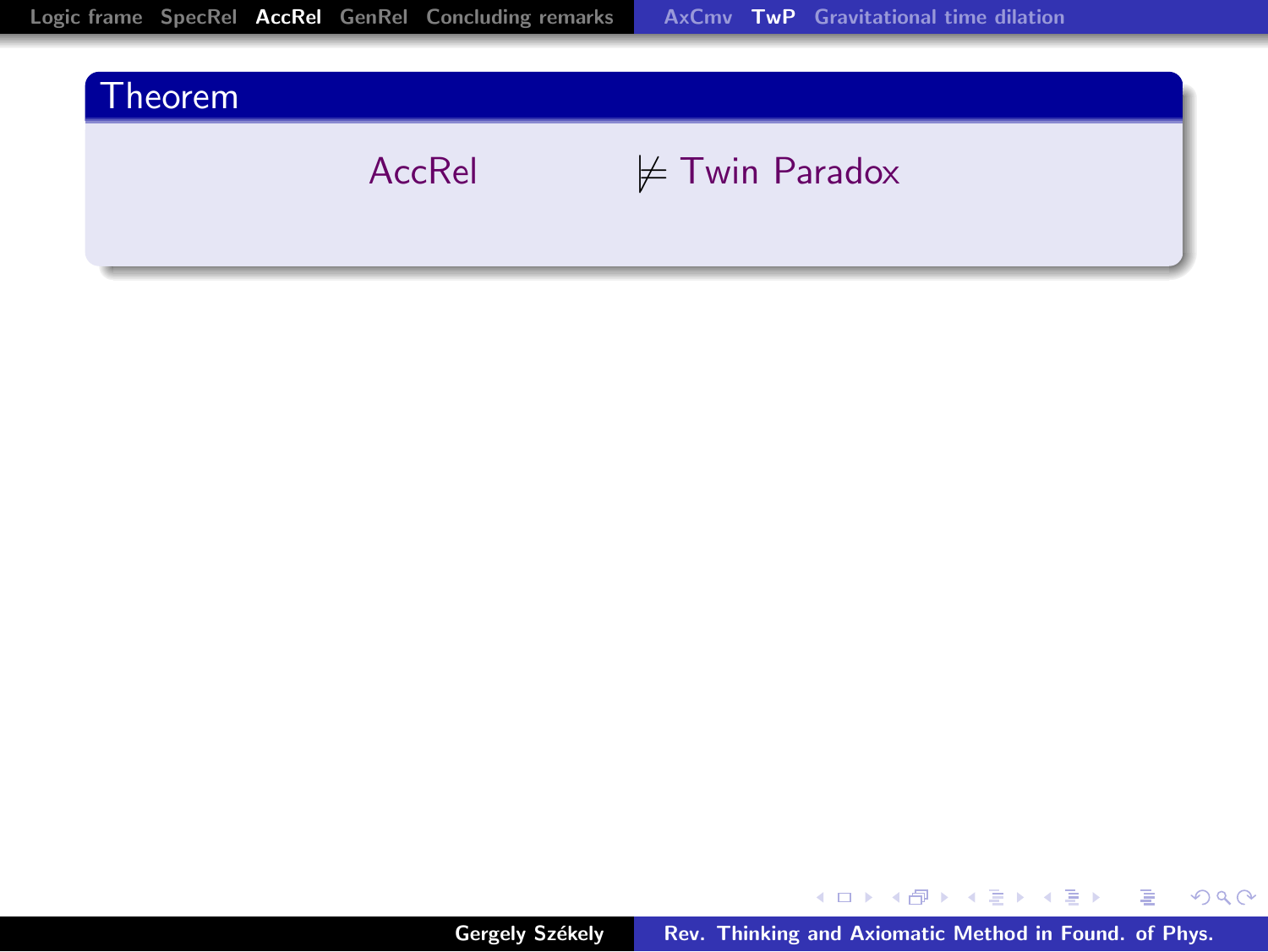



proof idea: Ordered fields not isomorphic to  $\mathbb R$  are gappy.

イロメ イ部メ イヨメ イヨメー

重

 $299$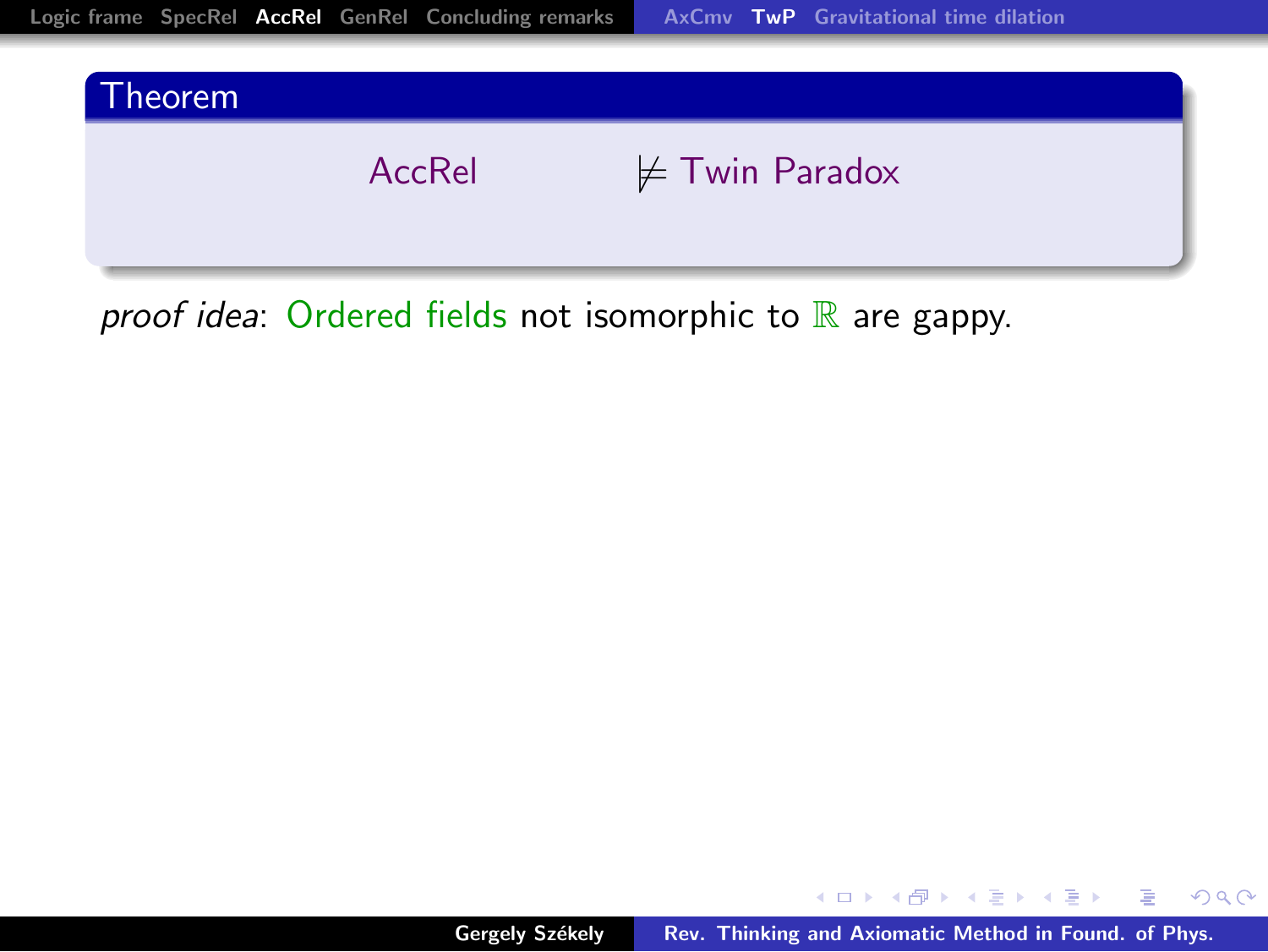

proof idea: Ordered fields not isomorphic to  $\mathbb R$  are gappy. We can use these gaps to reorganize the world-view of an observer to get a counterexample.

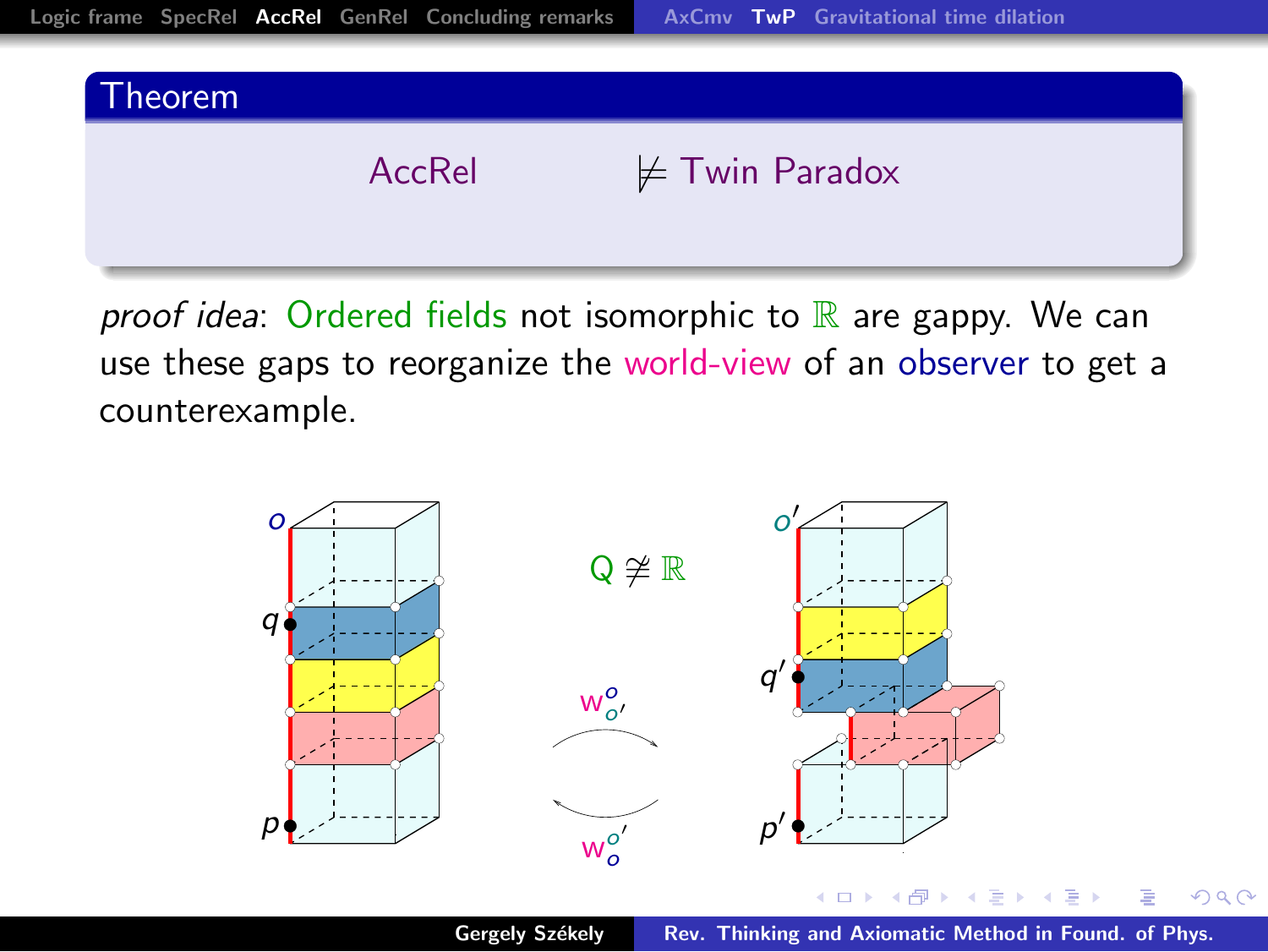# Theorem AccRel ∪  $Th(\mathbb{R}) \not\models$  Twin Paradox

*proof idea*: Ordered fields not isomorphic to  $\mathbb R$  are gappy. We can use these gaps to reorganize the world-view of an observer to get a counterexample.



Gergely Székely [Rev. Thinking and Axiomatic Method in Found. of Phys.](#page-0-0)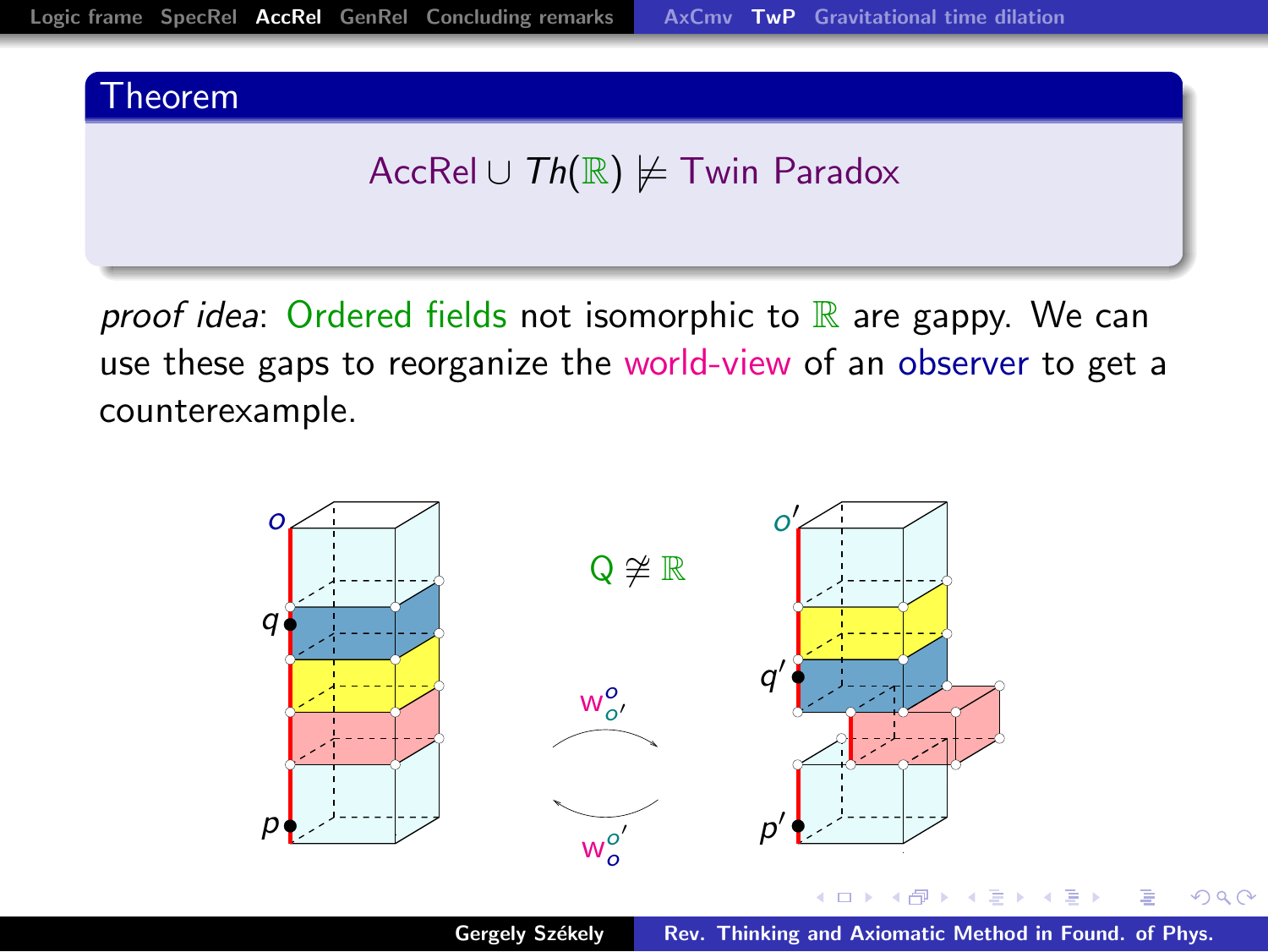#### WHAT SHALL WE DO NOW?

メロメ メタメ メミメ メミメン きっ

 $299$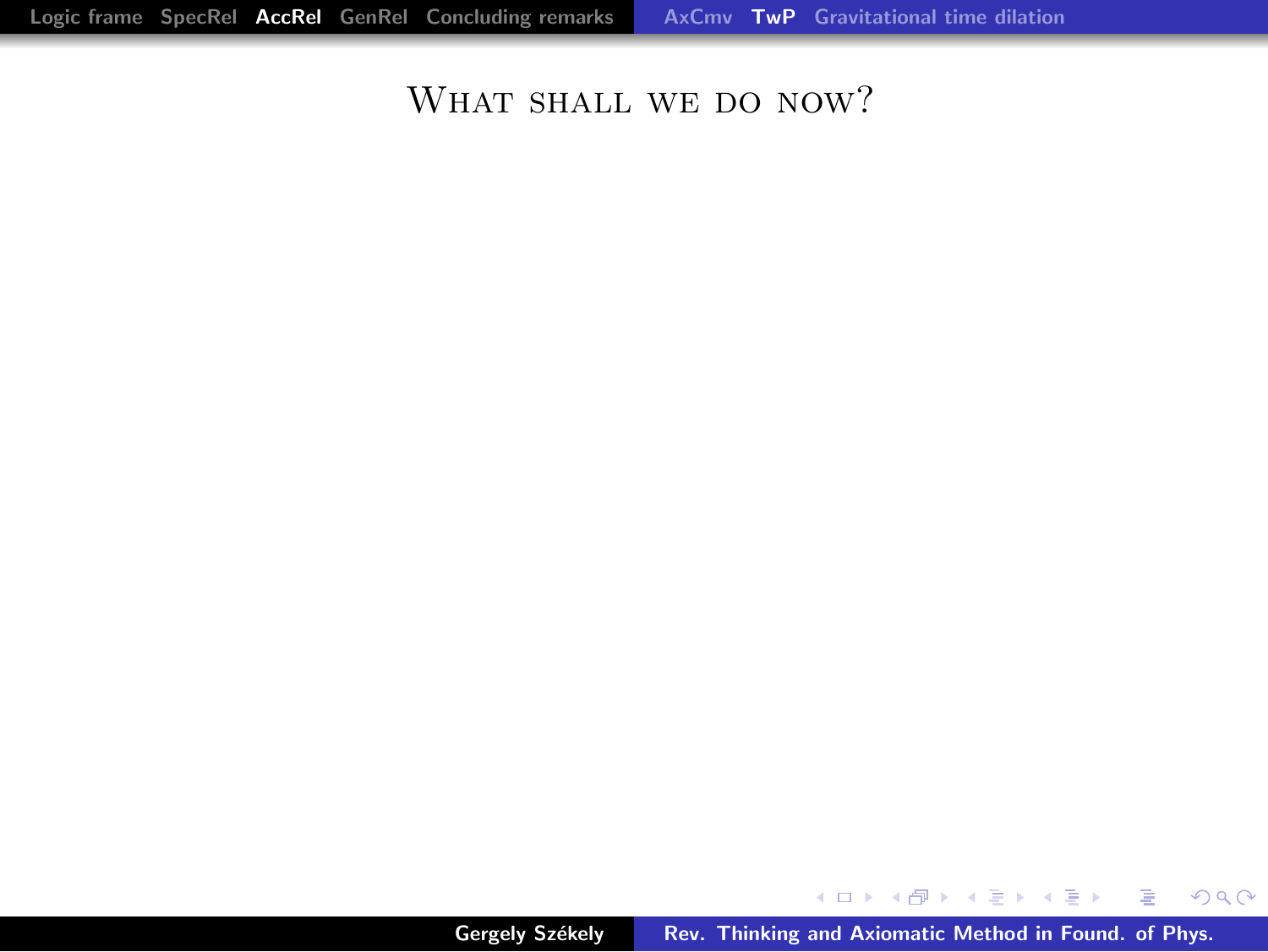K ロ ⊁ K 倒 ≯ K ミ ⊁ K ミ ≯

 $299$ 

重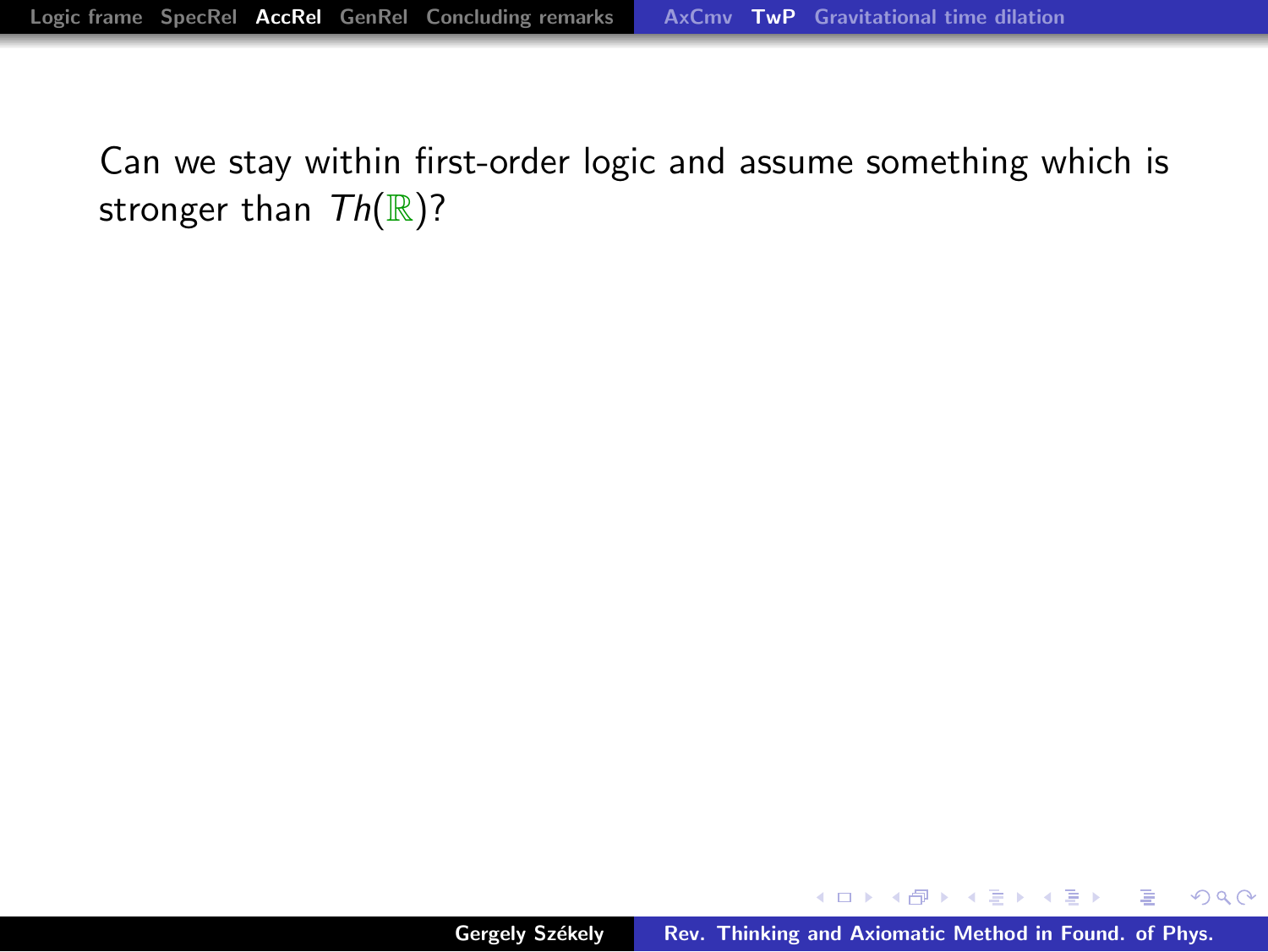#### CONT :

A nonempty and bounded subset of the quantity part has a supremum if it is parametrically definable by a first-order formula in our language.

 $\mathcal{A}$  and  $\mathcal{A}$  in the set of  $\mathbb{R}^n$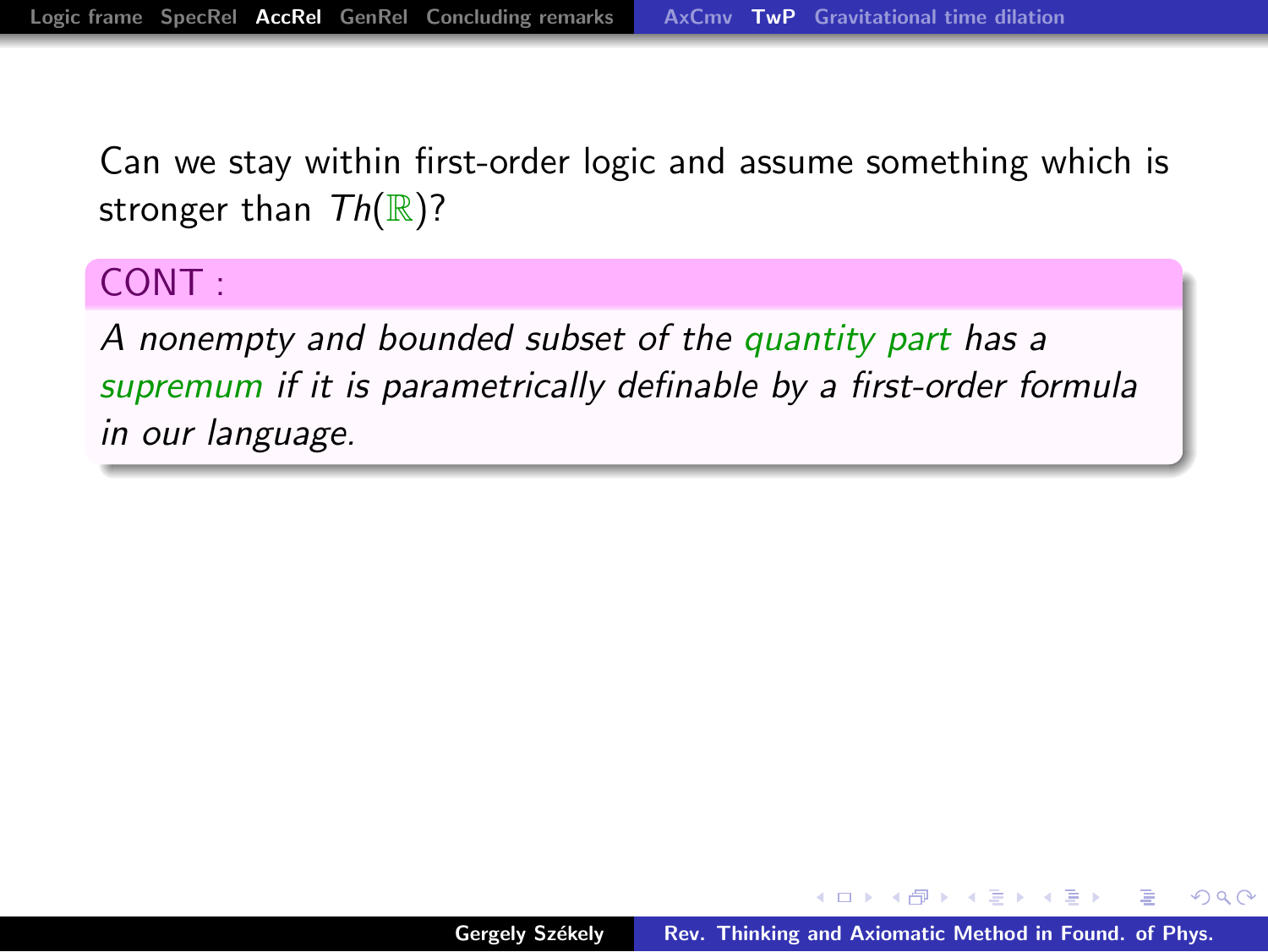#### CONT :

A nonempty and bounded subset of the quantity part has a supremum if it is parametrically definable by a first-order formula in our language.

#### Theorem

## AccRel ∪ CONT |= Twin Paradox

→ イ団 メ イ ヨ メ イ ヨ メ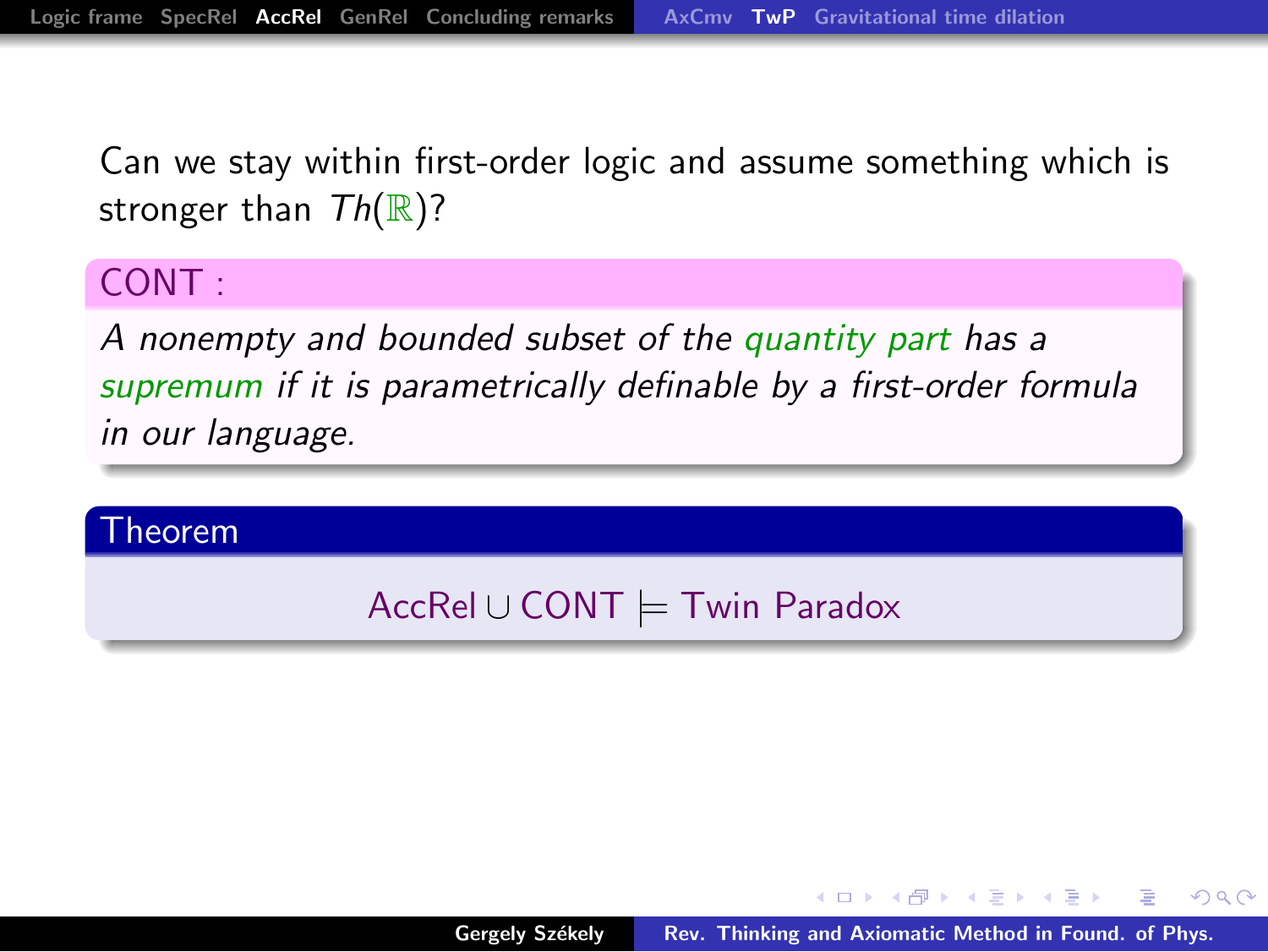#### CONT :

A nonempty and bounded subset of the quantity part has a supremum if it is parametrically definable by a first-order formula in our language.

#### Theorem

#### AccRel ∪ CONT |= Twin Paradox

How can CONT be stronger than  $Th(\mathbb{R})$ ?

マーター マートマート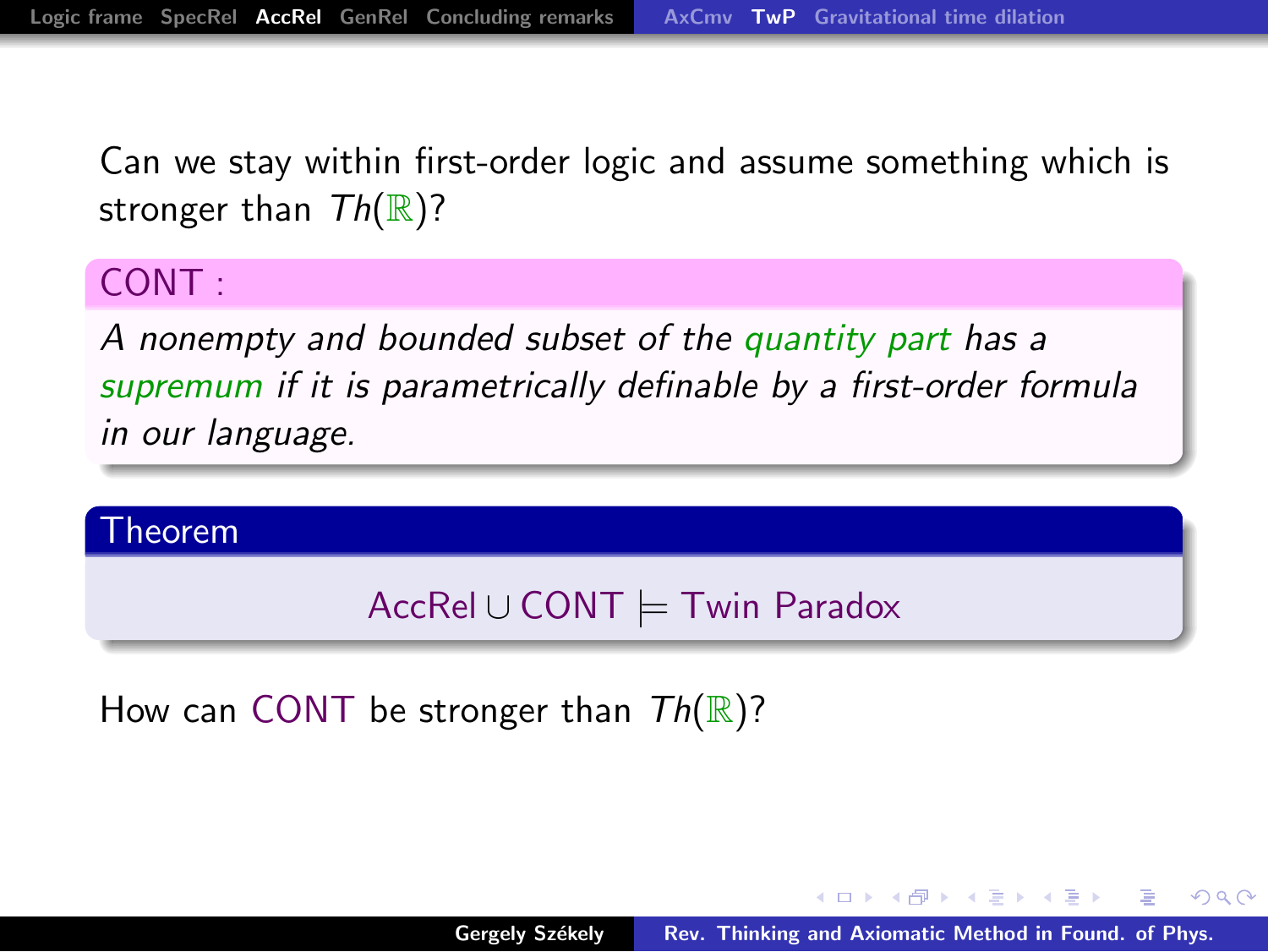#### CONT :

A nonempty and bounded subset of the quantity part has a supremum if it is parametrically definable by a first-order formula in our language.

#### Theorem

#### AccRel ∪ CONT |= Twin Paradox

How can CONT be stronger than  $Th(\mathbb{R})$ ?

CONT speaks not only about the quantity part, but about its relation to the other parts of the models (e.g., to the observers).

イロメ イ御 メイモメ イモメ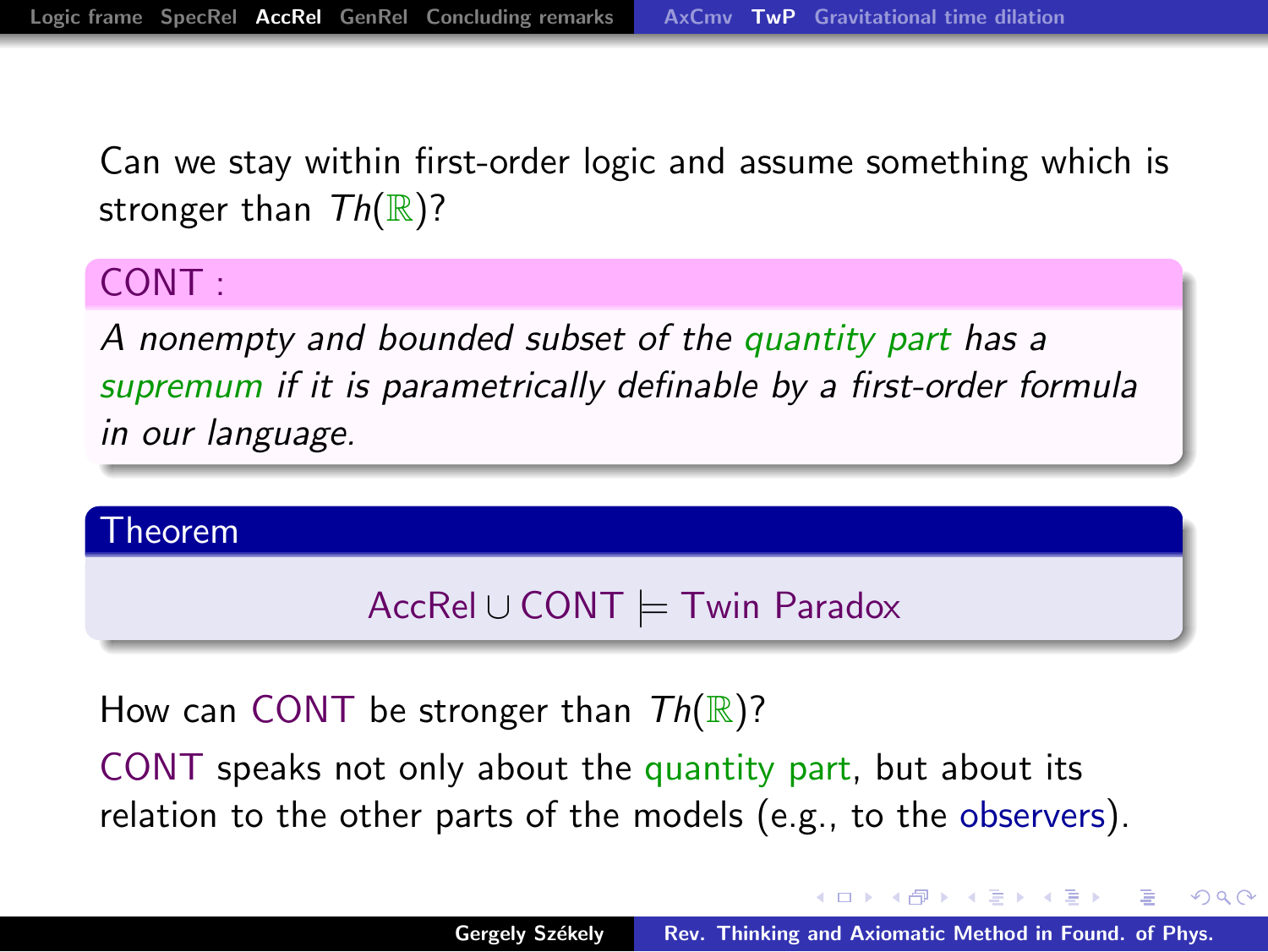<span id="page-27-0"></span>メロメ メ御 メメ きょくきょう きっ

 $298$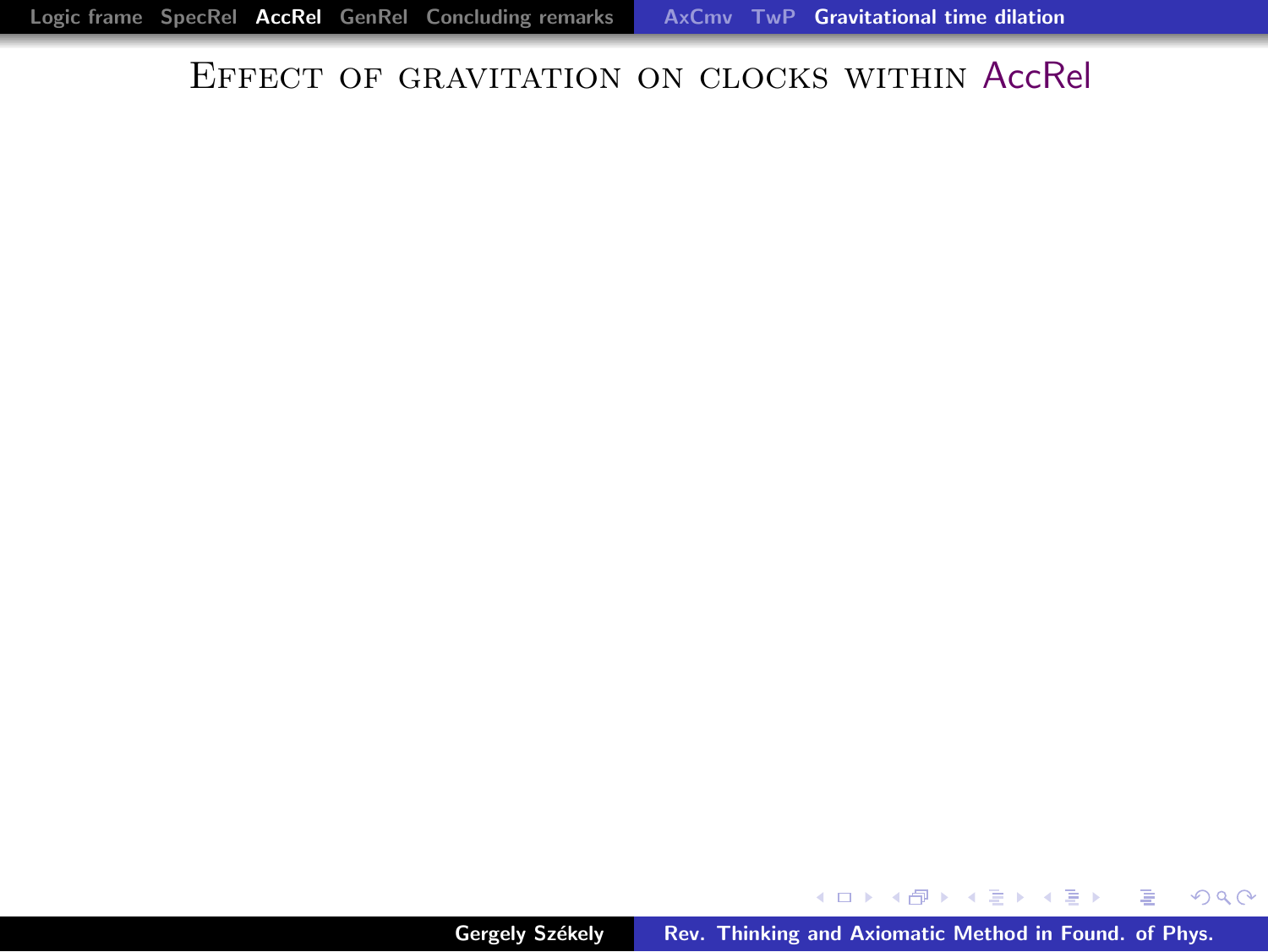Gravitational Time Dilation (GTD):

 $\overline{H}$  clocks in the bottom of a tower run slower than at its top."

→ イ団 ▶ → ミ ▶ → モ ▶ ▶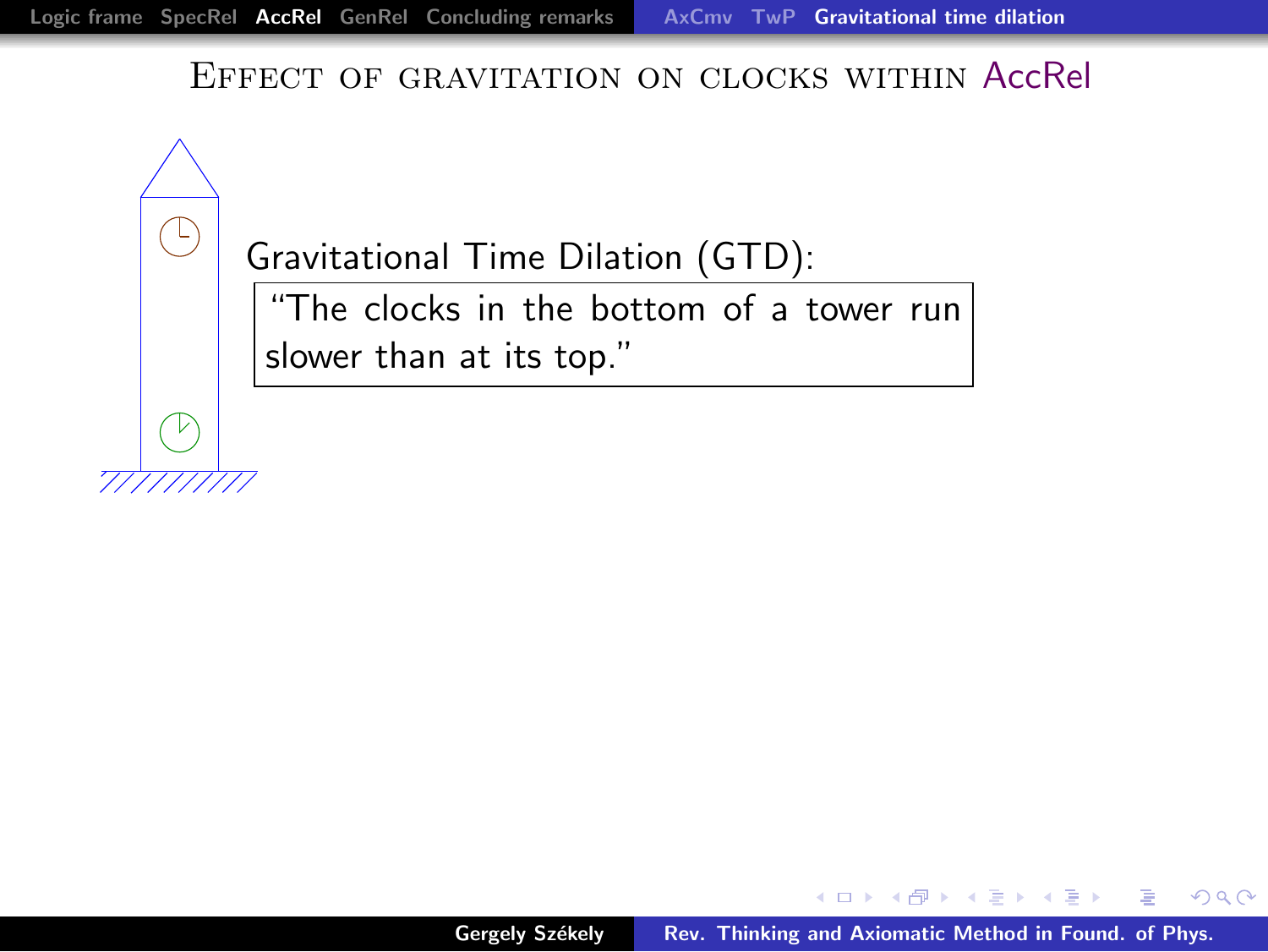

Einstein's Principle of Equivalence: Gravity ~ Acceleration

 $\mathcal{A}$   $\mathcal{A}$   $\mathcal{B}$   $\mathcal{A}$   $\mathcal{B}$   $\mathcal{B}$   $\mathcal{B}$   $\mathcal{B}$   $\mathcal{B}$   $\mathcal{B}$   $\mathcal{B}$   $\mathcal{B}$   $\mathcal{B}$   $\mathcal{B}$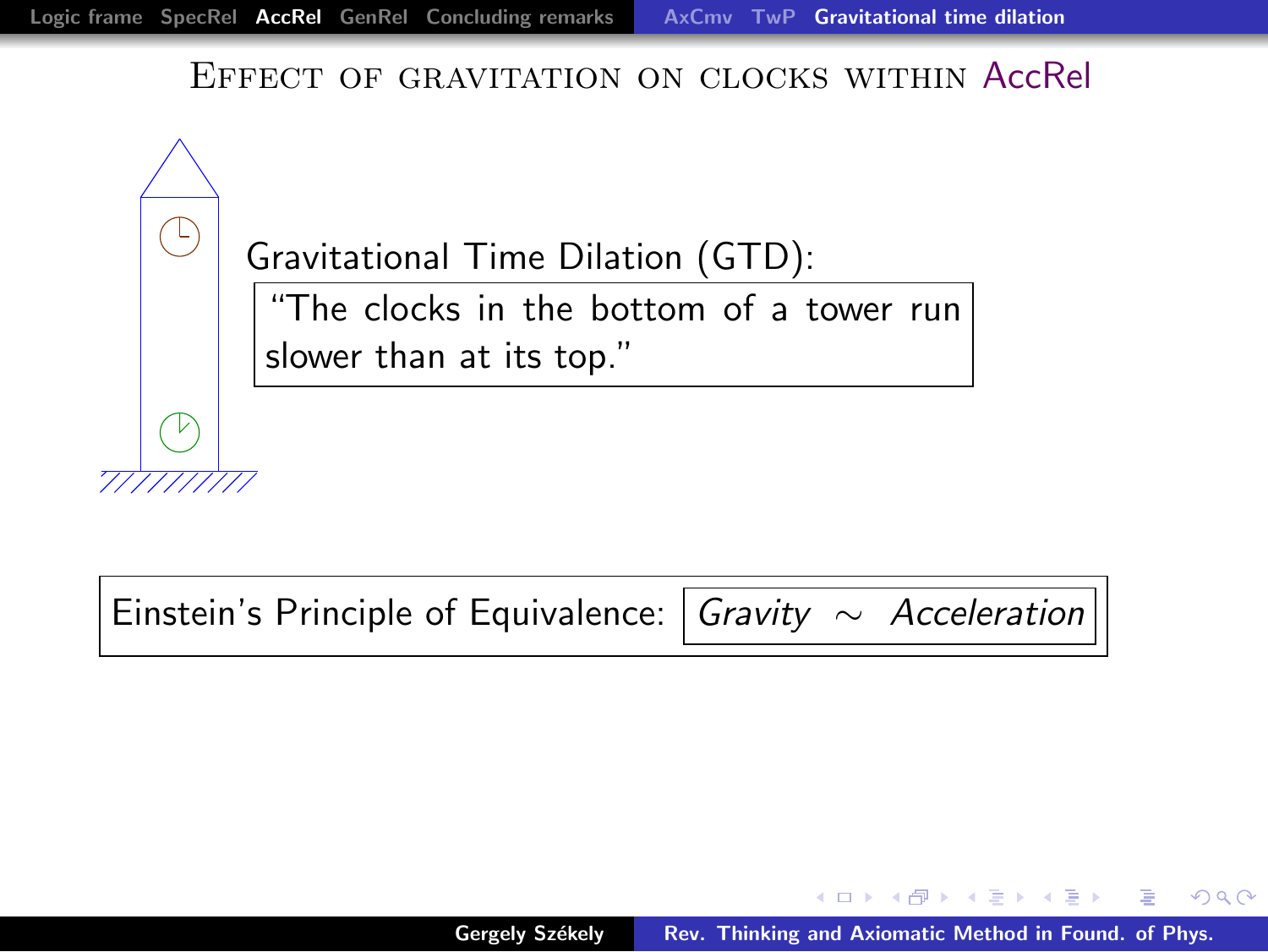

Einstein's Principle of Equivalence: Gravity ∼ Acceleration

"The clocks in the back of an accelerated spaceship run slower than in its front."



<span id="page-30-0"></span> $+$ 

へのへ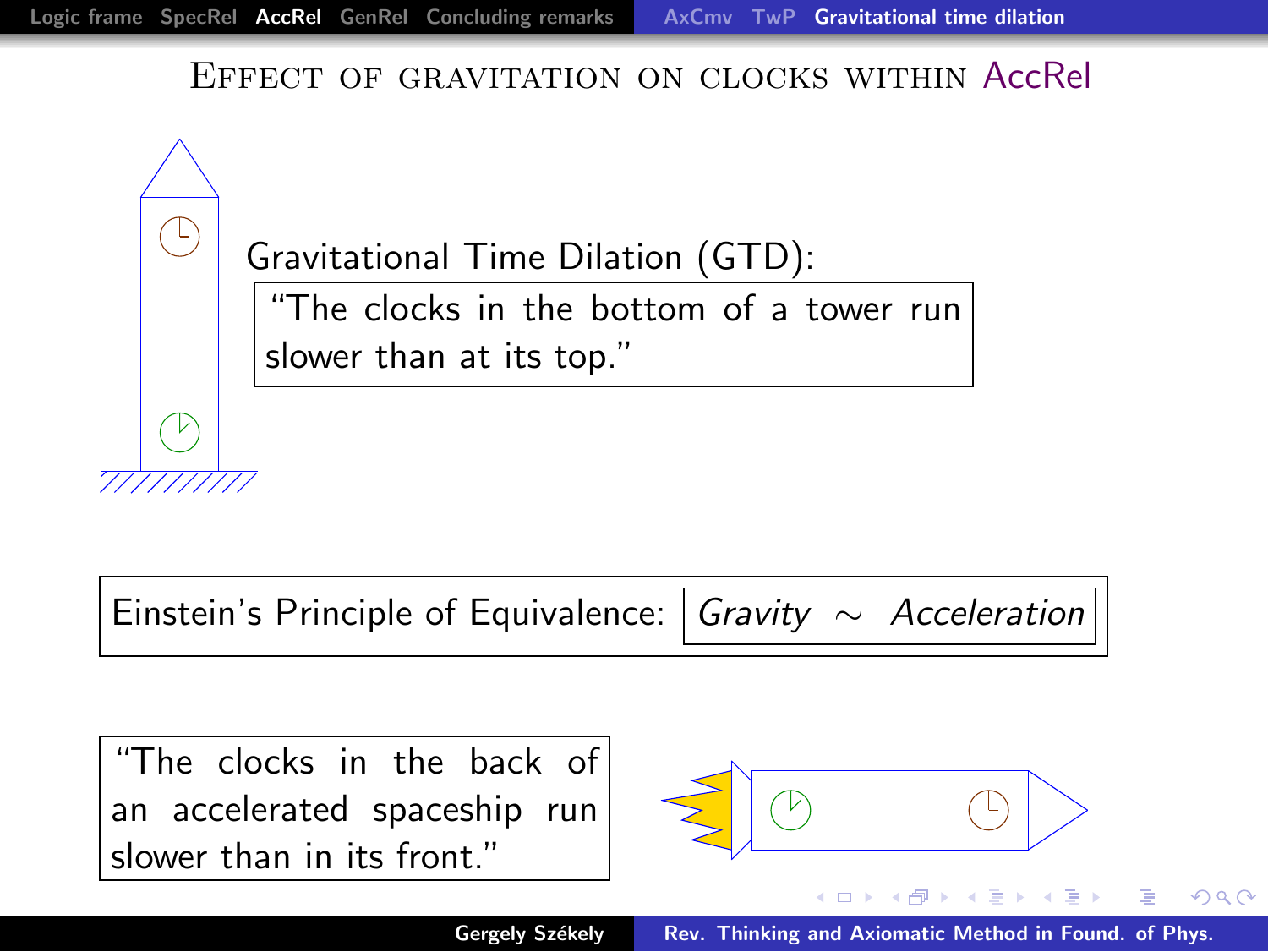An observer coordinatizes itself at a coordinate point only if its space component is the origin.

 $\forall$ o, x, y, z, t  $\text{IOb}(o) \rightarrow \text{[} \mathsf{W}(o, o, x, y, z, t) \rightarrow x = y = z = 0 \text{]}$ 

<span id="page-31-0"></span>メタメメ ミメメ ミメ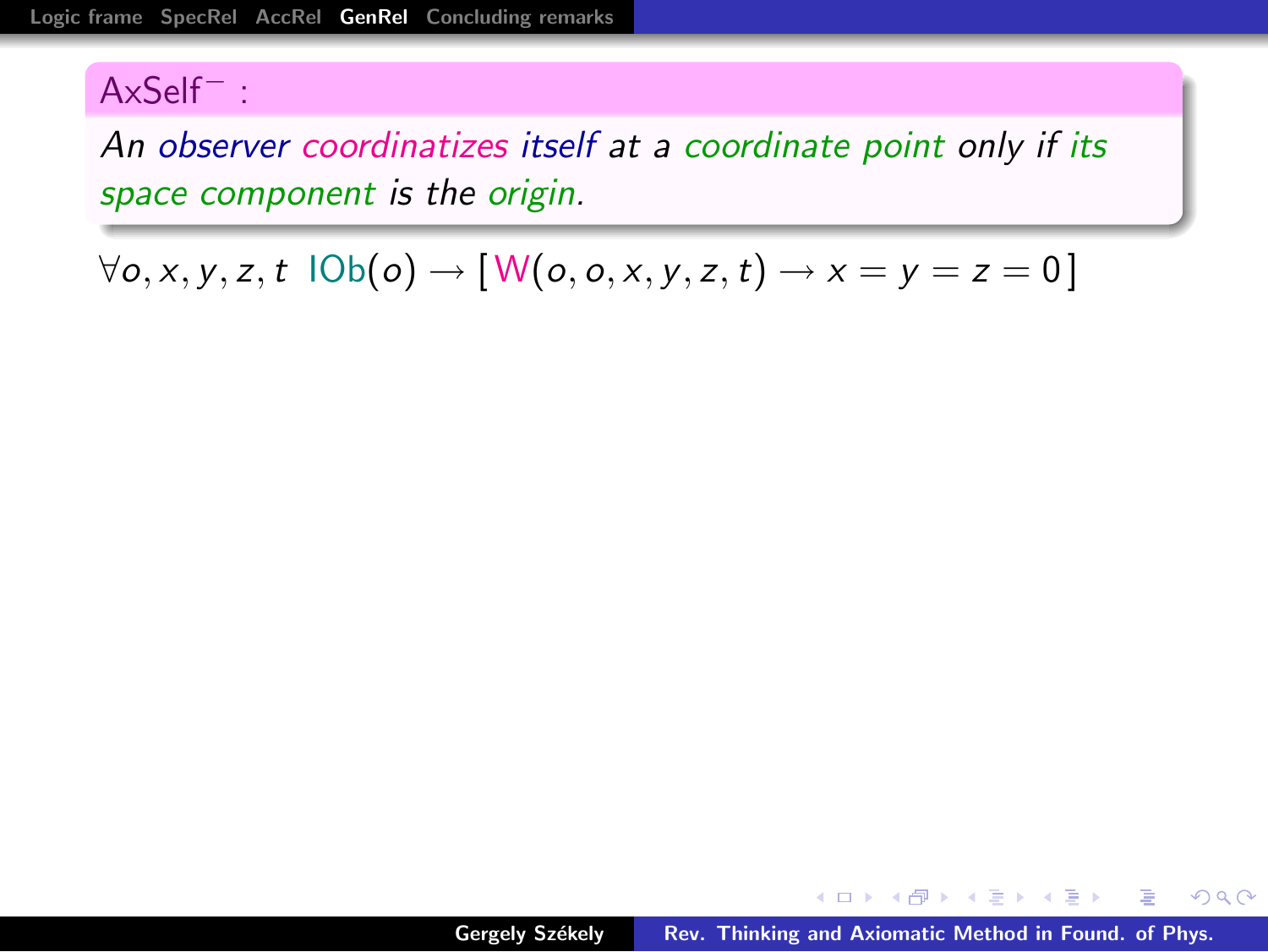An observer coordinatizes itself at a coordinate point only if its space component is the origin.

#### AxPh<sup>−</sup> :

The instantaneous velocity of photons are 1 in the moment when they are sent out according to the observer who sent them out, and any observer can send out a photon in any direction with this instantaneous velocity.

 $\mathcal{A}$  and  $\mathcal{A}$  . In the set of  $\mathbb{R}$  is a set of  $\mathbb{R}$  is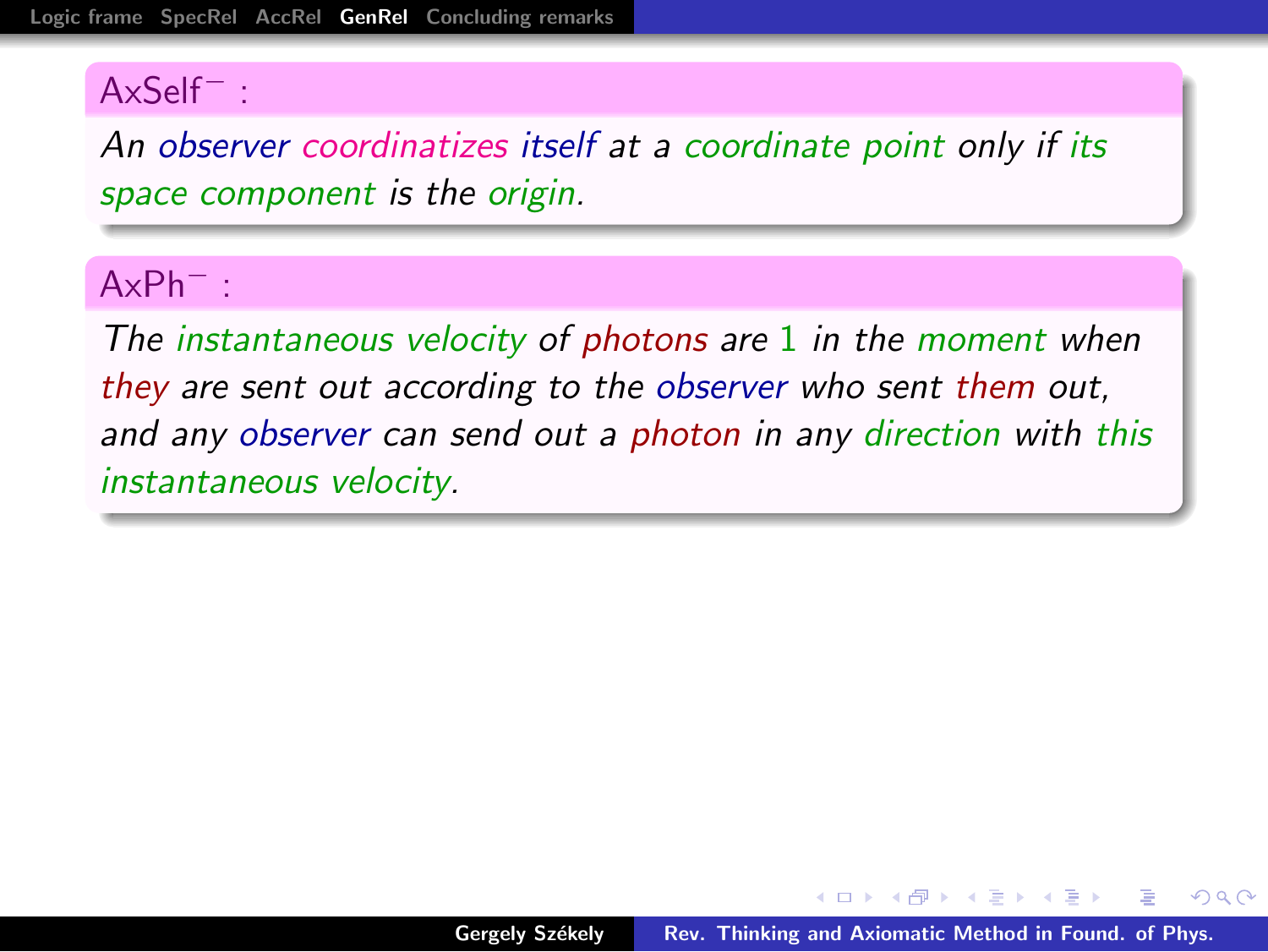An observer coordinatizes itself at a coordinate point only if its space component is the origin.

#### AxPh<sup>−</sup> :

The instantaneous velocity of photons are 1 in the moment when they are sent out according to the observer who sent them out, and any observer can send out a photon in any direction with this instantaneous velocity.

#### AxEv<sup>−</sup> :

Any observer encounters the events in which it was observed; and the domains of world-view transformations are open.

 $A \cap B$  and  $A \cap B$  and  $B \cap A \cap B$  and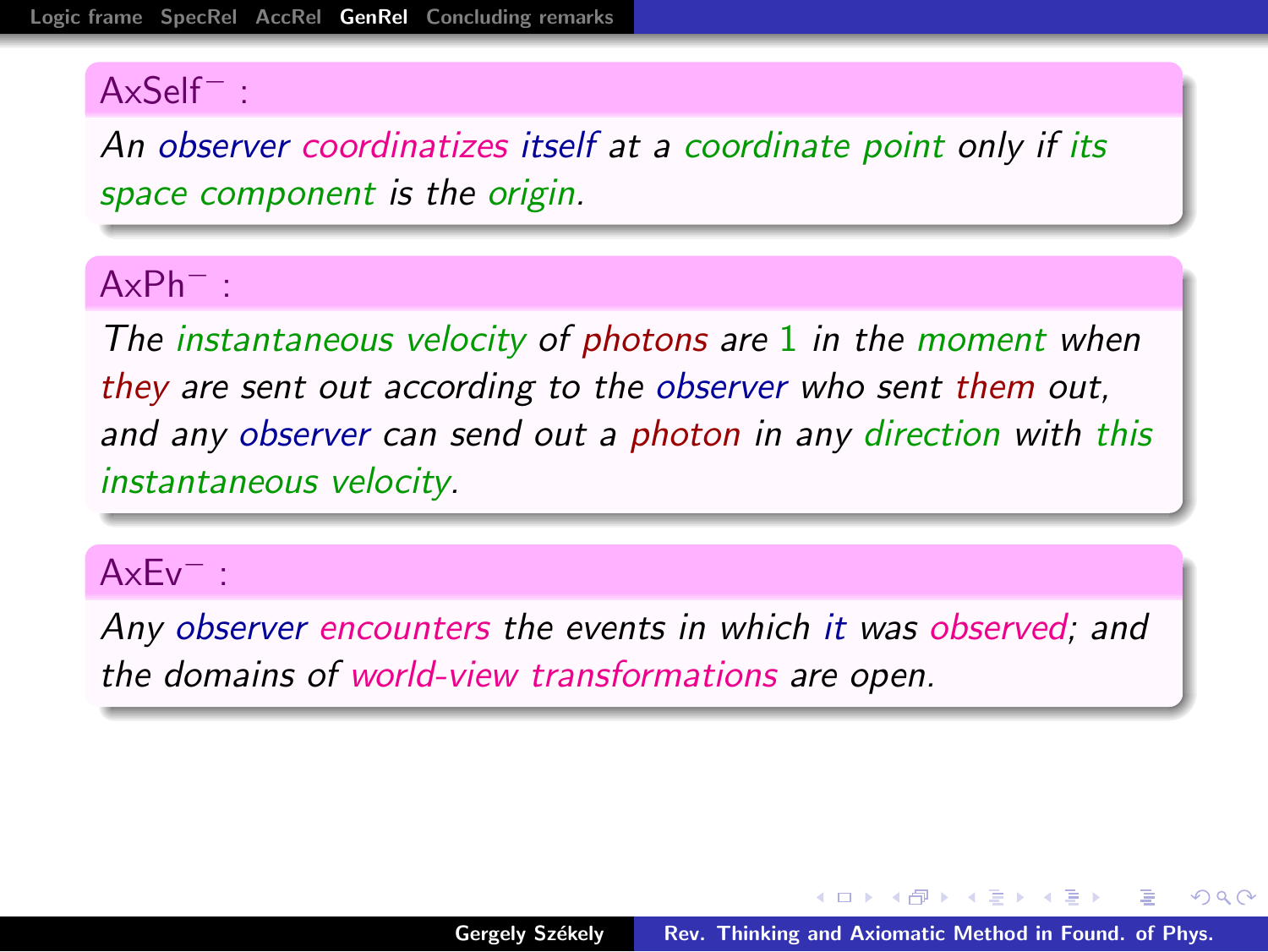An observer coordinatizes itself at a coordinate point only if its space component is the origin.

#### AxPh<sup>−</sup> :

The instantaneous velocity of photons are 1 in the moment when they are sent out ...

#### AxEv<sup>−</sup> :

Any observer encounters the events in which it was observed; and the domains of world-view transformations are open.

### AxSymDist<sup>−</sup> :

Meeting observers approximately agree as for the spatial distance of a neighbouring event if this event and the event of meeting are approximately simultaneous enough.

イロト イ押ト イヨト イヨト

 $\equiv$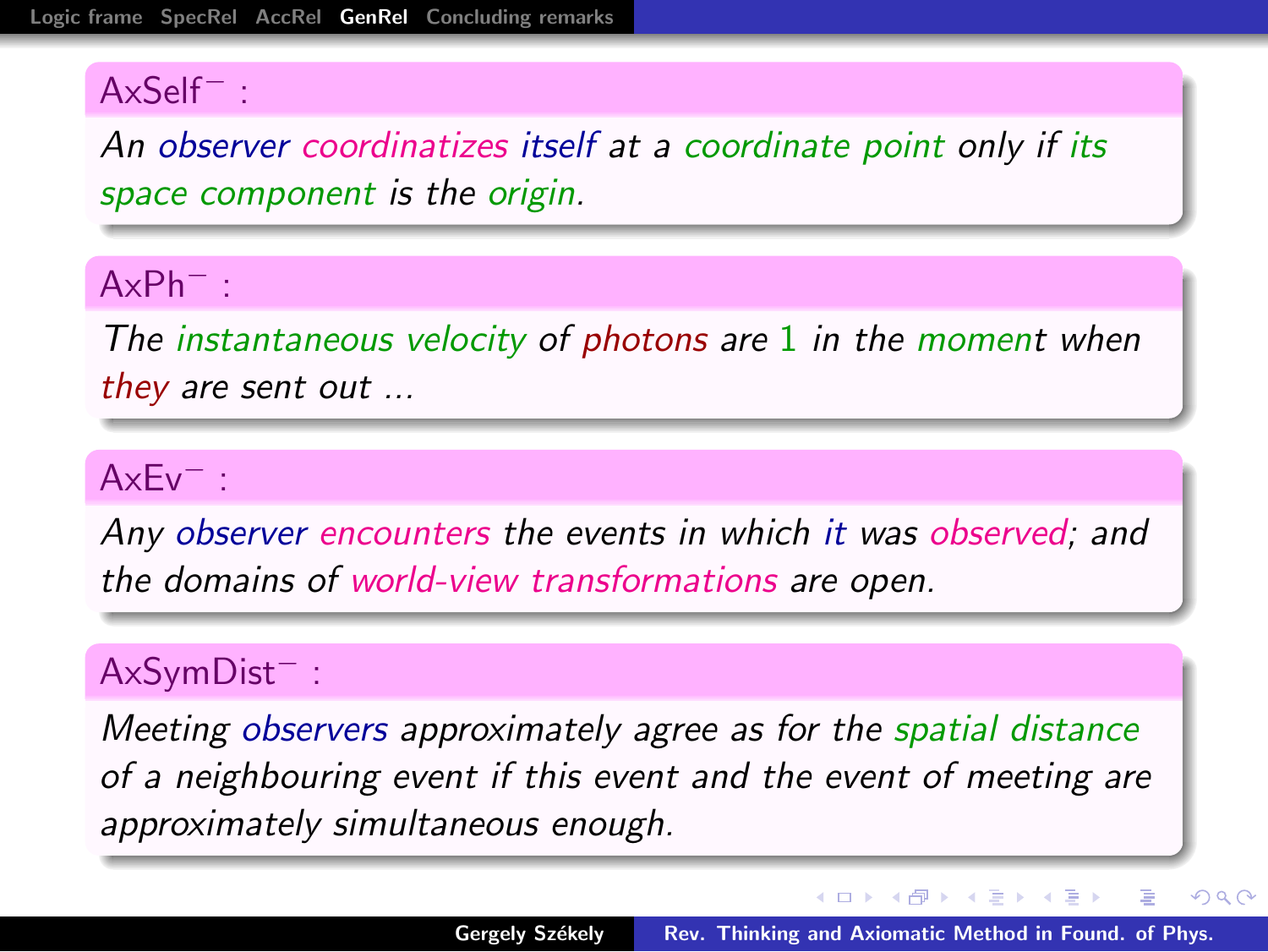### $AxDiff<sub>n</sub>$ :

The world-view transformations are n-times differentiable functions.

K ロ ⊁ K 倒 ≯ K ミ ⊁ K ミ ≯

重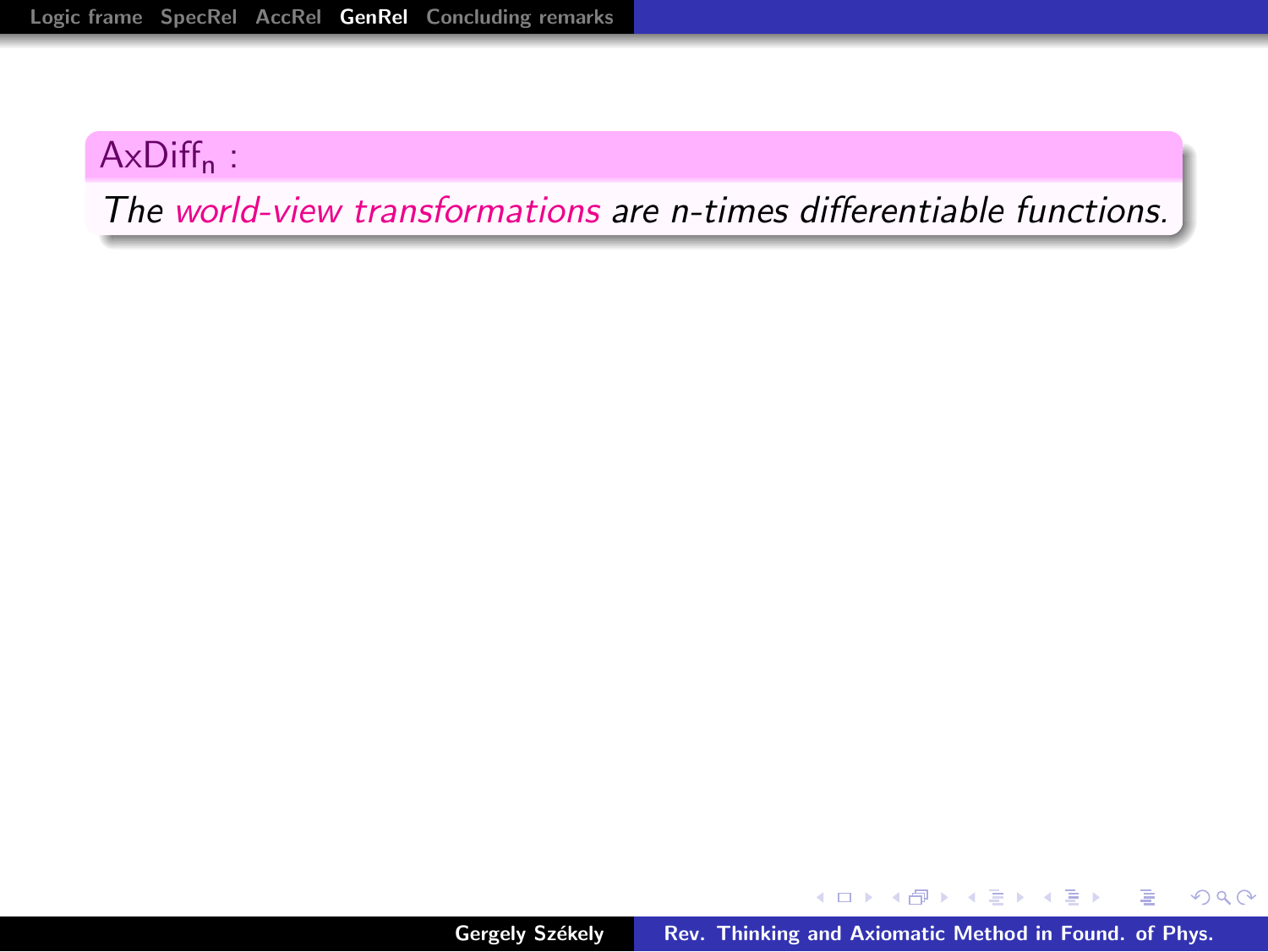#### AxDiff<sub>n</sub>:

The world-view transformations are n-times differentiable functions.

GenReln:= {AxSelf−,AxPh−,AxEv−,AxSymDist−,AxDiff<sup>n</sup> }

Theorem (Completeness)

 $GenRel<sub>n</sub>$  is complete with respect to the n-times differentiable Lorentzian manifolds over ordered fields.

マーティ ミュラー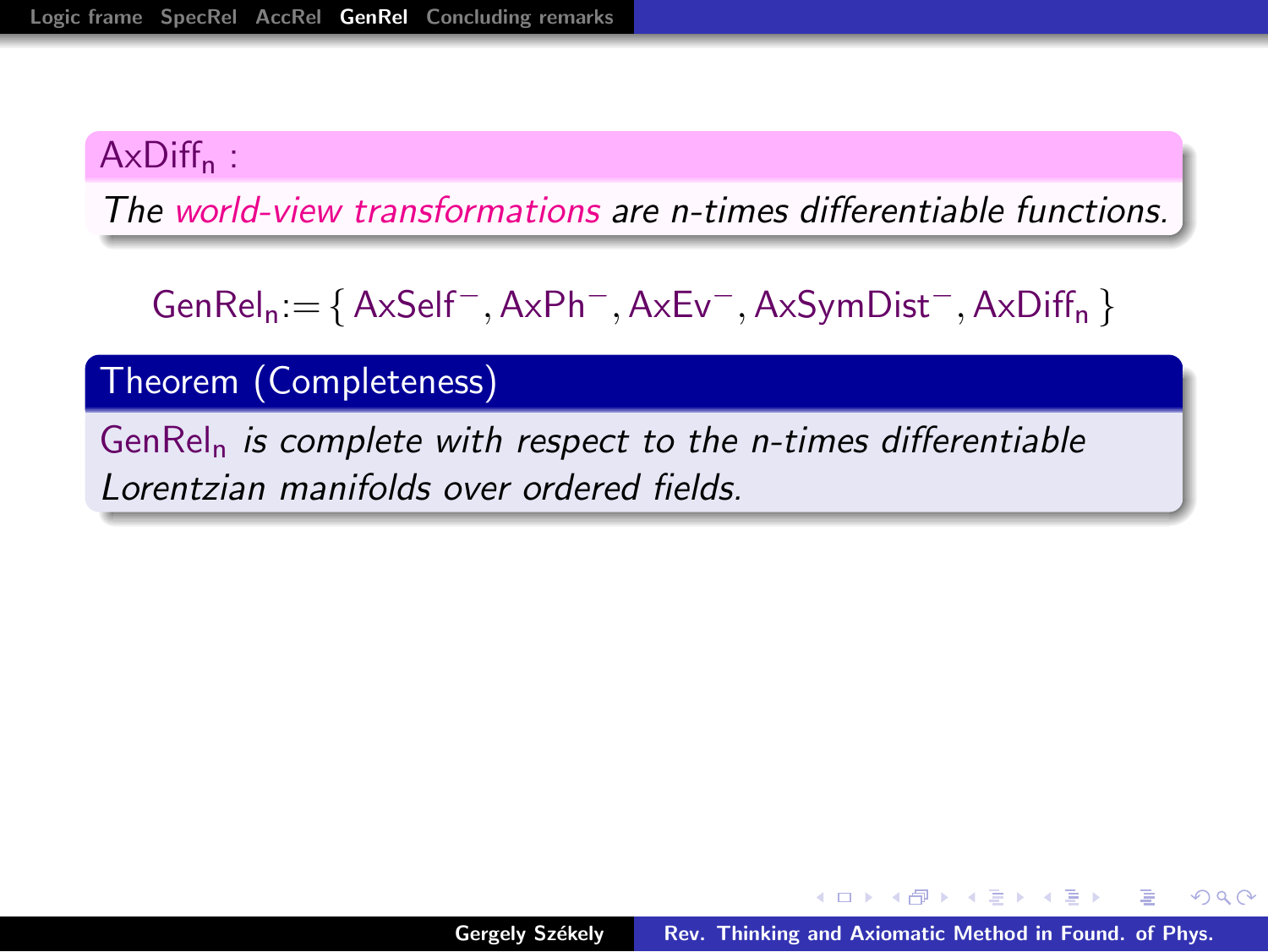#### AxDiff<sub>n</sub>:

The world-view transformations are n-times differentiable functions.

GenReln:= {AxSelf−,AxPh−,AxEv−,AxSymDist−,AxDiff<sup>n</sup> }

Theorem (Completeness)

 $GenRel<sub>n</sub>$  is complete with respect to the n-times differentiable Lorentzian manifolds over ordered fields.

$$
\mathsf{GenRel}_\infty\!:=\!\bigcup_{n\geq 1}\mathsf{GenRel}_\mathsf{n}
$$

#### Theorem (Completeness)

GenRel<sub>∞</sub> is complete with respect to the smooth Lorentzian manifolds over ordered fields.

イロメ イ御 メイモメ イモメ

へのへ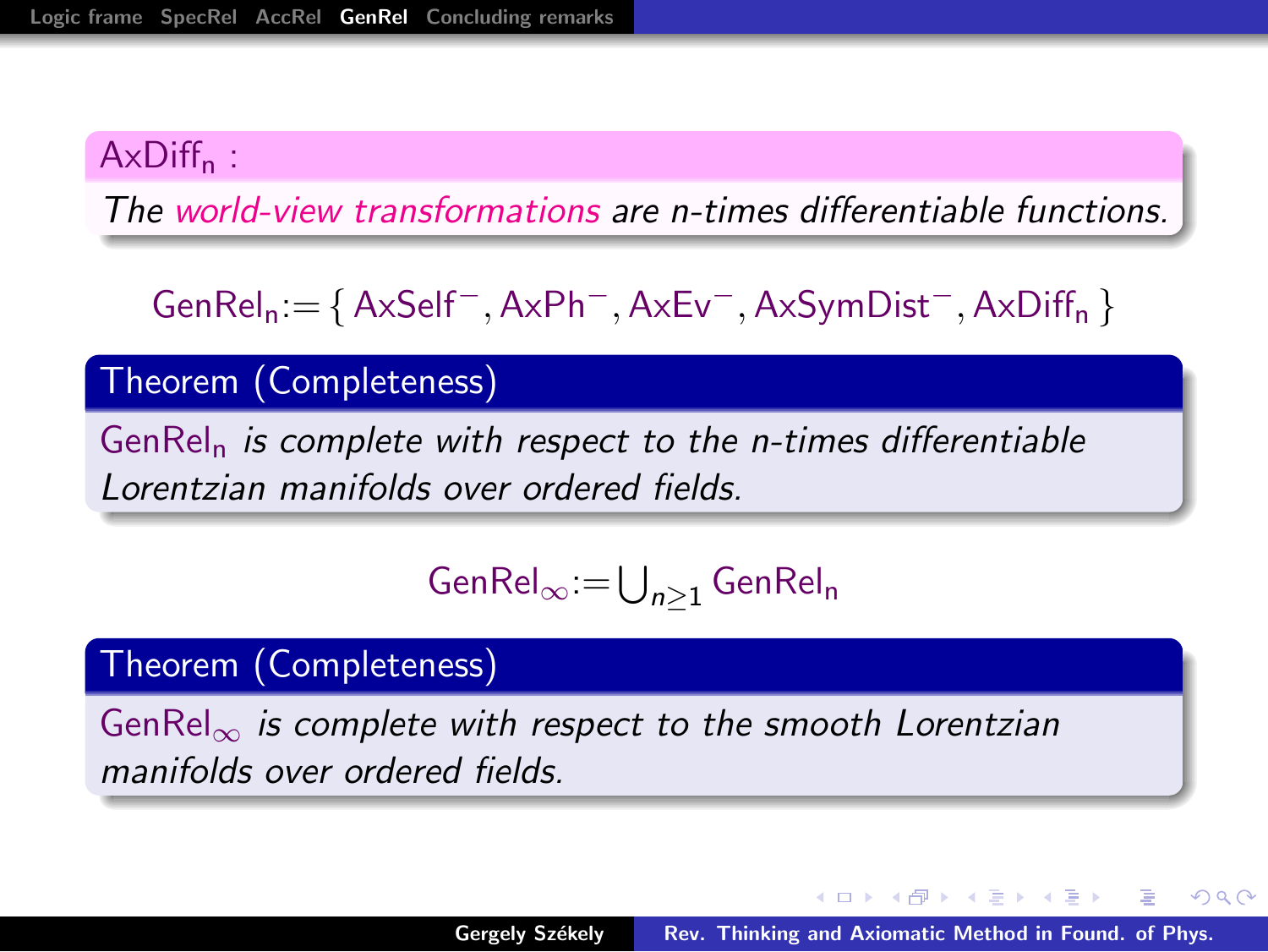[Logic frame](#page-1-0) [SpecRel](#page-6-0) [AccRel](#page-13-0) [GenRel](#page-31-0) [Concluding remarks](#page-38-0)

We have axiomatized (within first-order logic) both general and special relativity theories (SpecRel,GenRel). Moreover, we have a theory (AccRel) between these two.

<span id="page-38-0"></span> $\left\{ \bigoplus_{i=1}^{n} x_i \right\} \times \left\{ \bigoplus_{i=1}^{n} x_i \right\} \times \left\{ \bigoplus_{i=1}^{n} x_i \right\}$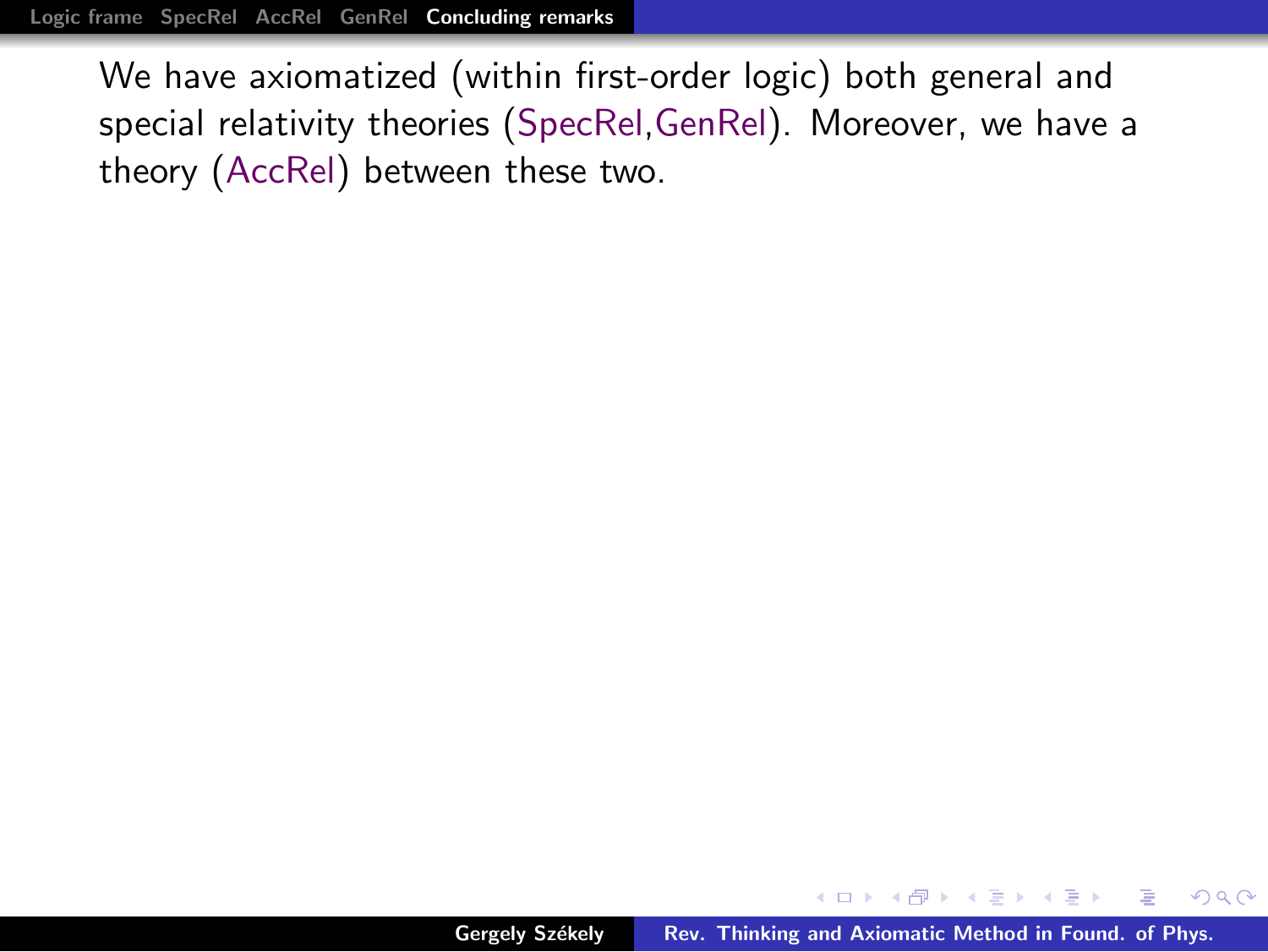[Logic frame](#page-1-0) [SpecRel](#page-6-0) [AccRel](#page-13-0) [GenRel](#page-31-0) [Concluding remarks](#page-38-0)

We have axiomatized (within first-order logic) both general and special relativity theories (SpecRel,GenRel). Moreover, we have a theory (AccRel) between these two.

By the completeness theorems, any theorem which is provable for Lorentzian manifolds is provable within our theory GenRel.

 $4.50 \times 4.70 \times 4.70 \times$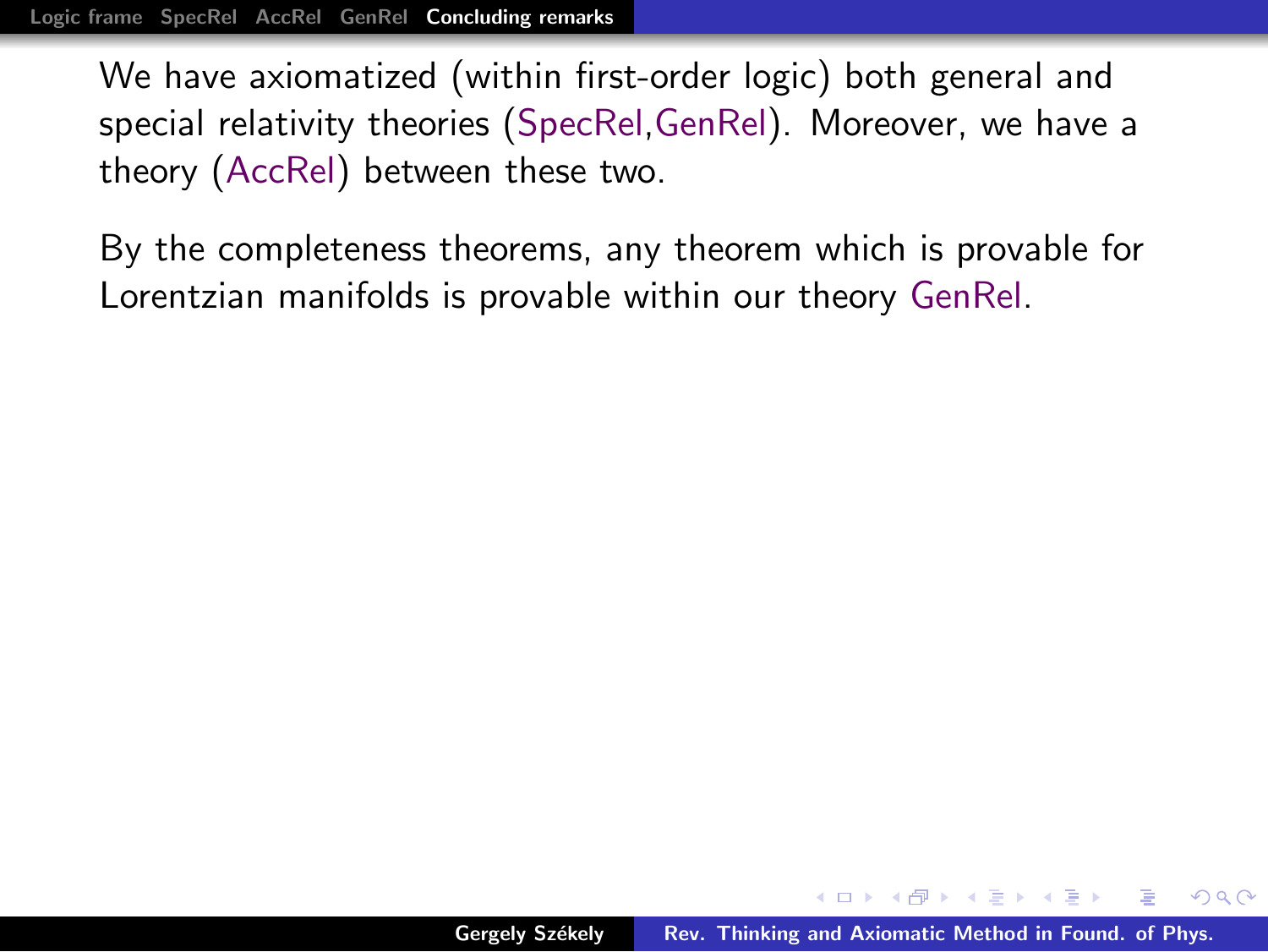By the completeness theorems, any theorem which is provable for Lorentzian manifolds is provable within our theory GenRel.

However, the story does not end here!

 $\left\{ \bigoplus_{i=1}^{n} x_i \right\} \times \left\{ \bigoplus_{i=1}^{n} x_i \right\} \times \left\{ \bigoplus_{i=1}^{n} x_i \right\}$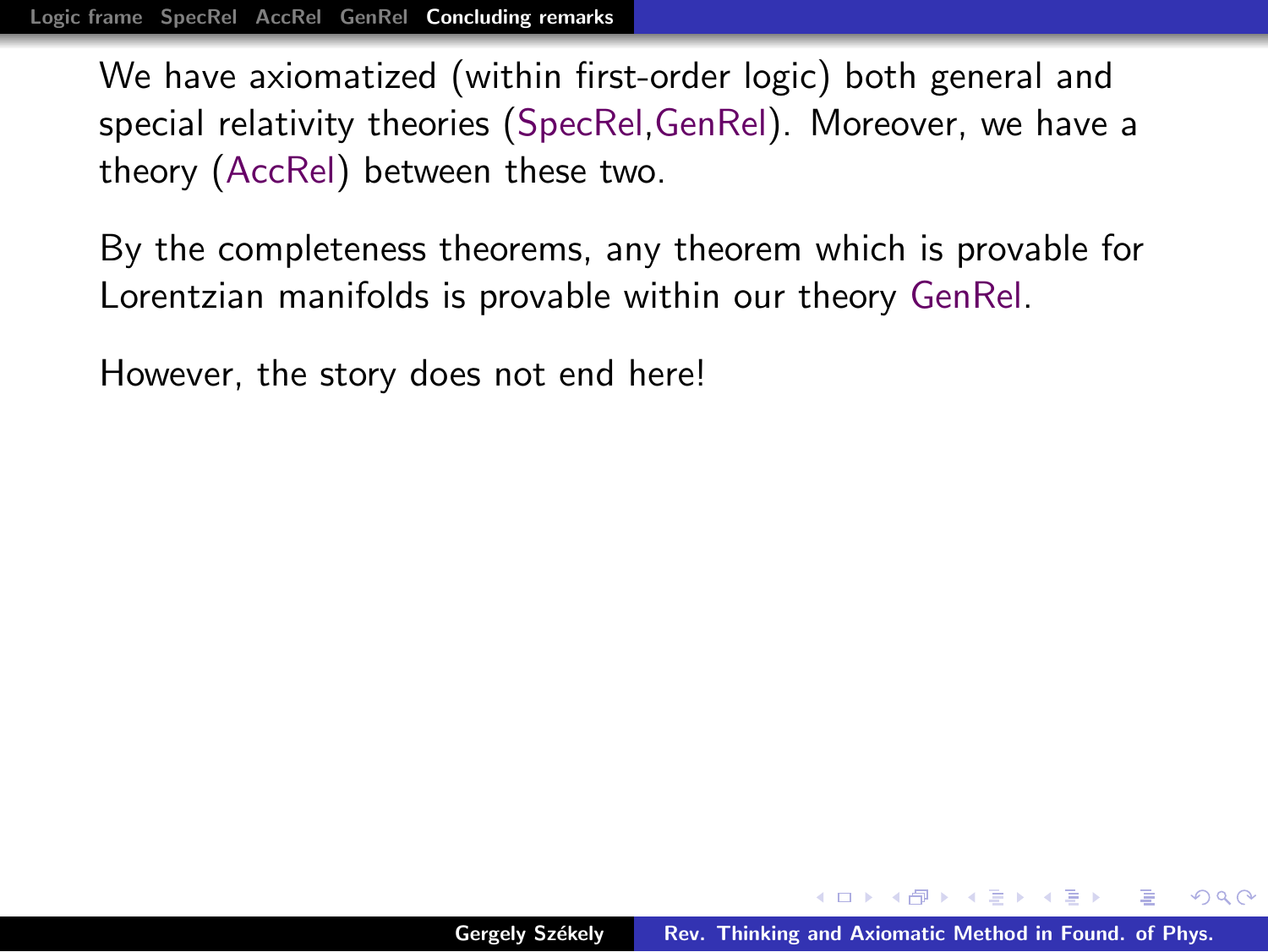By the completeness theorems, any theorem which is provable for Lorentzian manifolds is provable within our theory GenRel.

However, the story does not end here! The real "fun" comes after the axiomatization.

 $4.50 \times 4.70 \times 4.70 \times$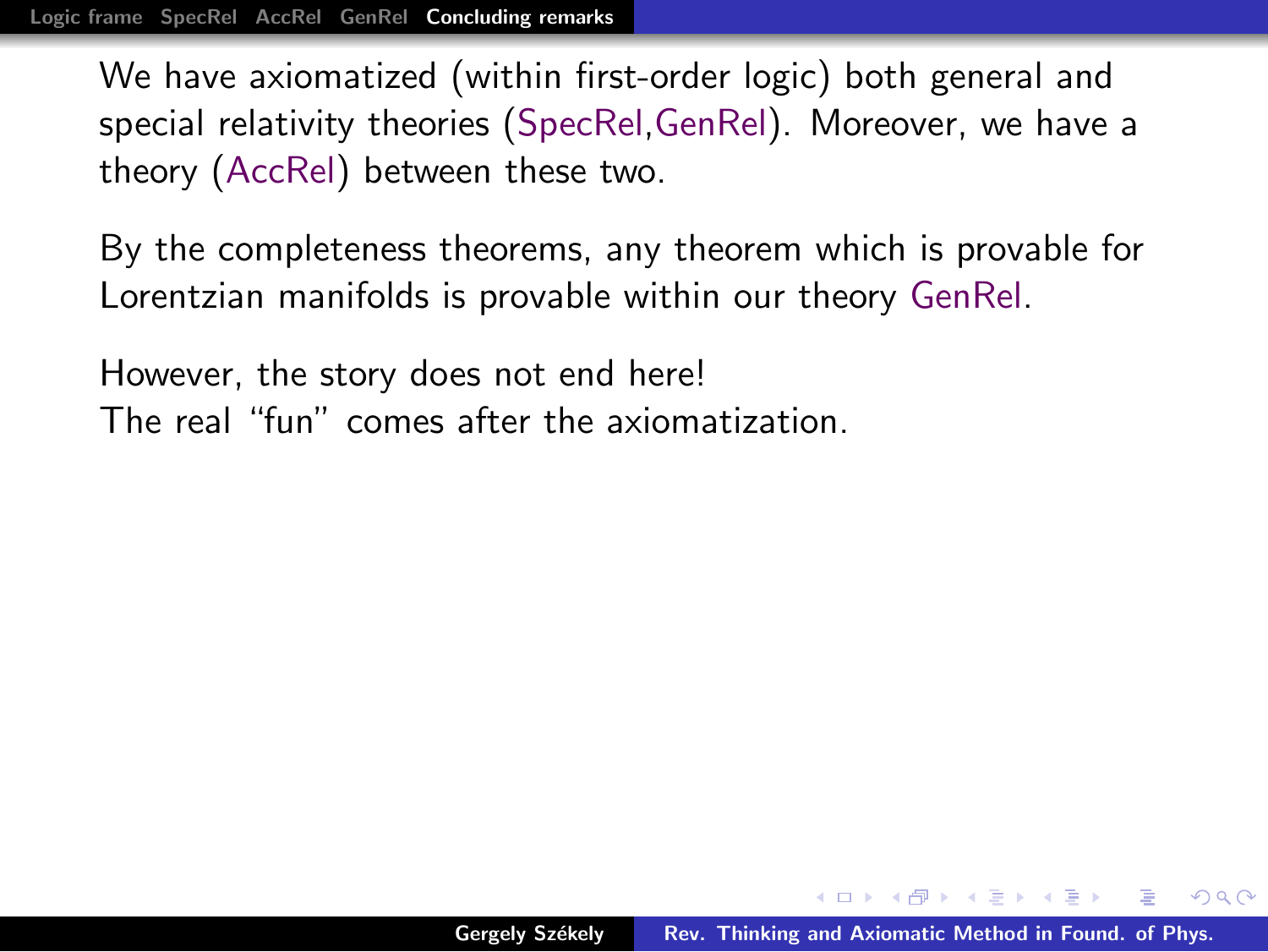By the completeness theorems, any theorem which is provable for Lorentzian manifolds is provable within our theory GenRel.

However, the story does not end here! The real "fun" comes after the axiomatization.

Now we can ask new kinds of questions:

 $\left\{ \bigoplus_{i=1}^{n} x_i \right\} \times \left\{ \bigoplus_{i=1}^{n} x_i \right\} \times \left\{ \bigoplus_{i=1}^{n} x_i \right\}$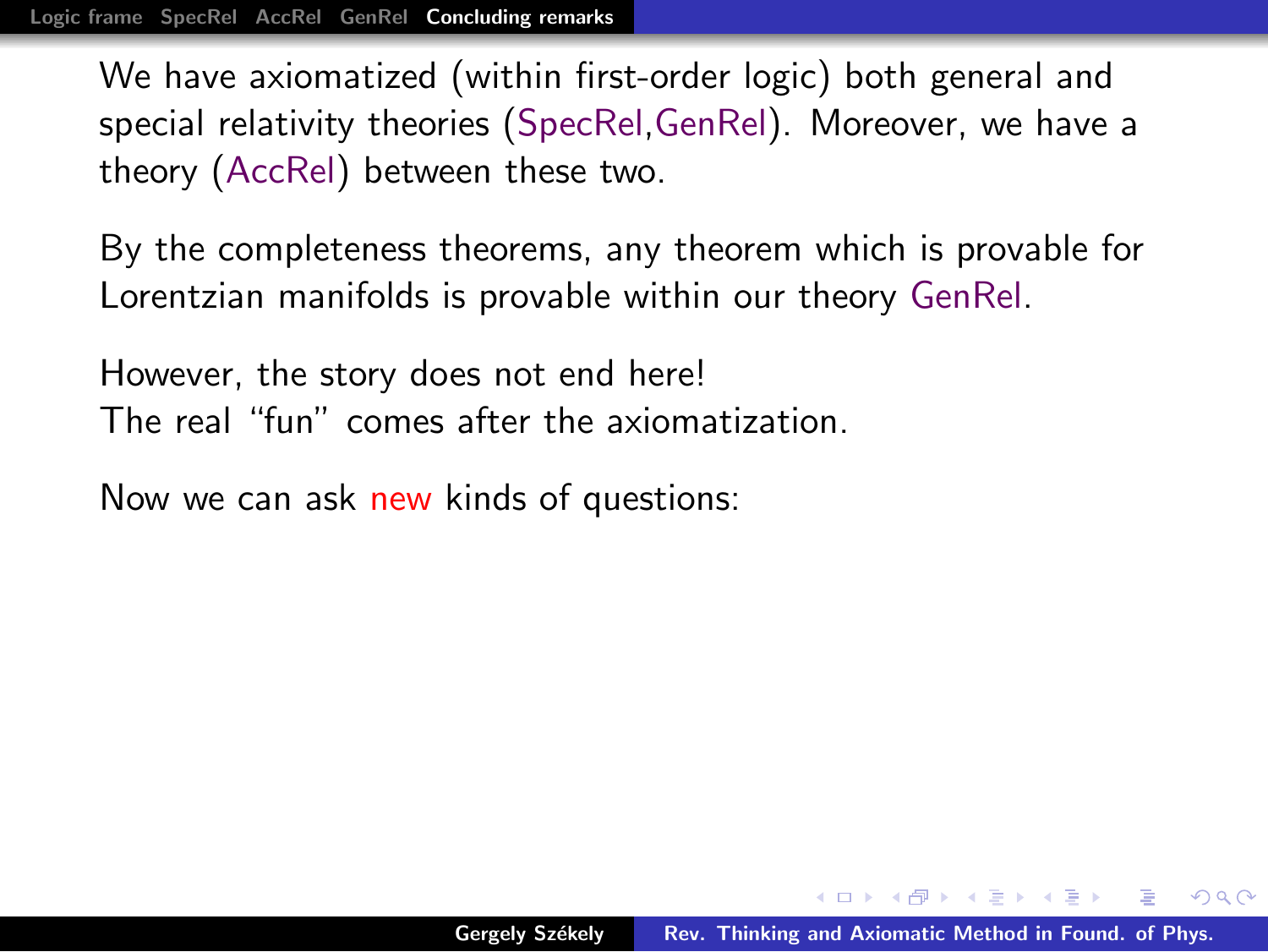By the completeness theorems, any theorem which is provable for Lorentzian manifolds is provable within our theory GenRel.

However, the story does not end here! The real "fun" comes after the axiomatization.

Now we can ask new kinds of questions:

• Which axioms are responsible for certain theorems?

 $4.50 \times 4.70 \times 4.70 \times$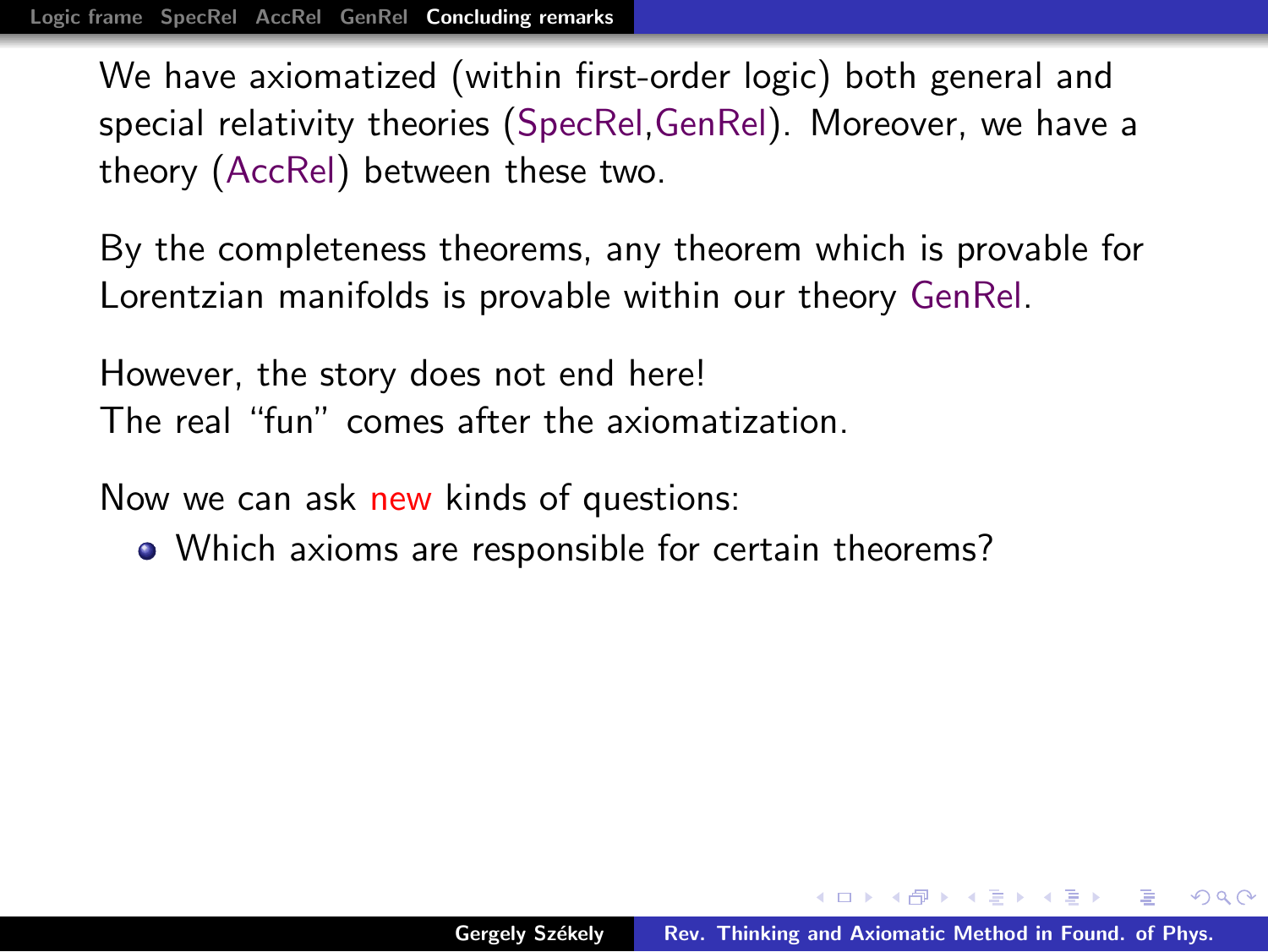By the completeness theorems, any theorem which is provable for Lorentzian manifolds is provable within our theory GenRel.

However, the story does not end here! The real "fun" comes after the axiomatization.

Now we can ask new kinds of questions:

- Which axioms are responsible for certain theorems?
- How are the other possible axioms/axiomatizations related to each other?

マ海 トマ ヨ トマ ヨ トー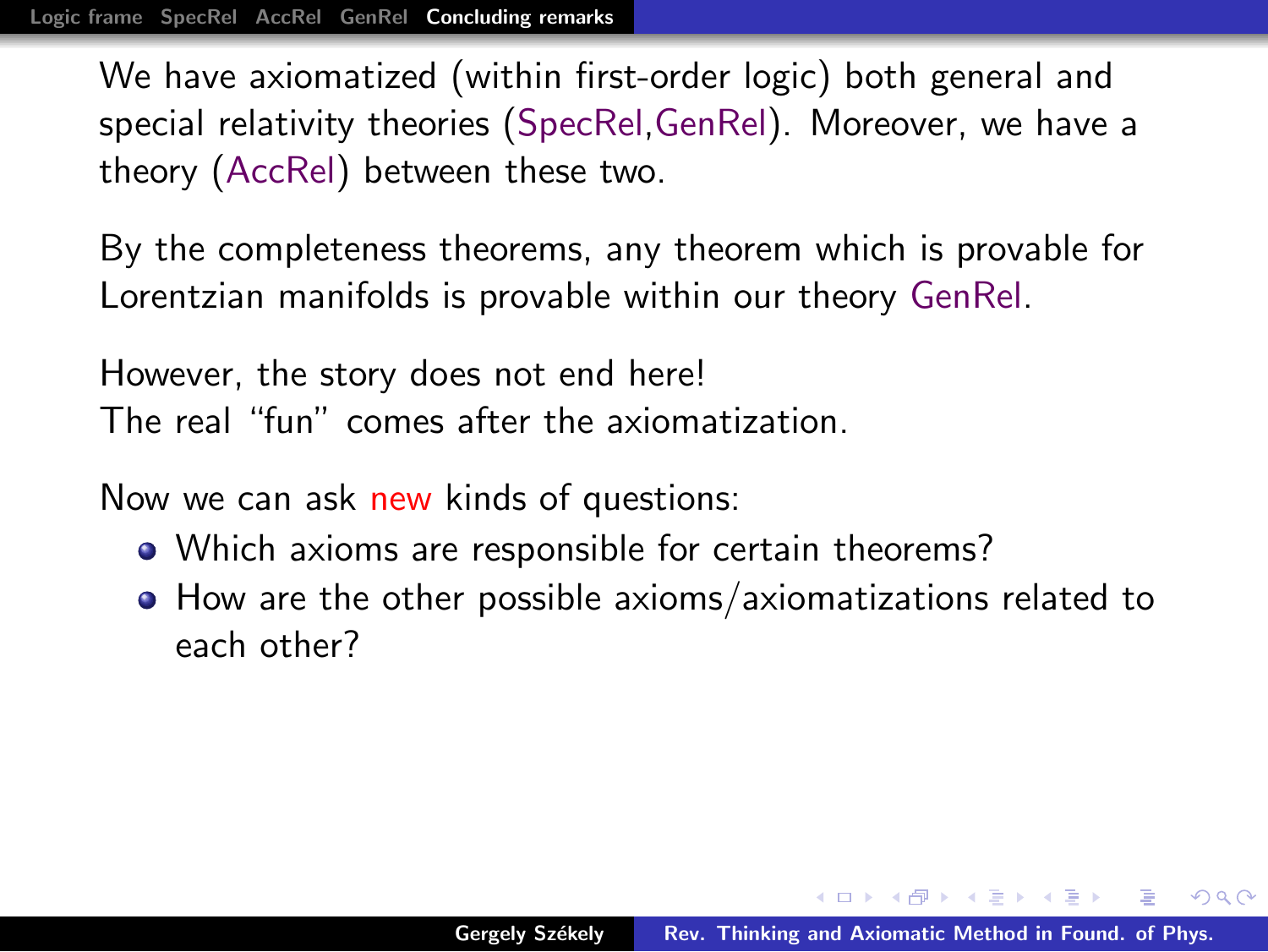By the completeness theorems, any theorem which is provable for Lorentzian manifolds is provable within our theory GenRel.

However, the story does not end here! The real "fun" comes after the axiomatization.

Now we can ask new kinds of questions:

- Which axioms are responsible for certain theorems?
- How are the other possible axioms/axiomatizations related to each other?
- How can our axiomatization be extended towards Quantum Theory?

 $\mathcal{A} \oplus \mathcal{B} \rightarrow \mathcal{A} \oplus \mathcal{B} \rightarrow \mathcal{A} \oplus \mathcal{B}$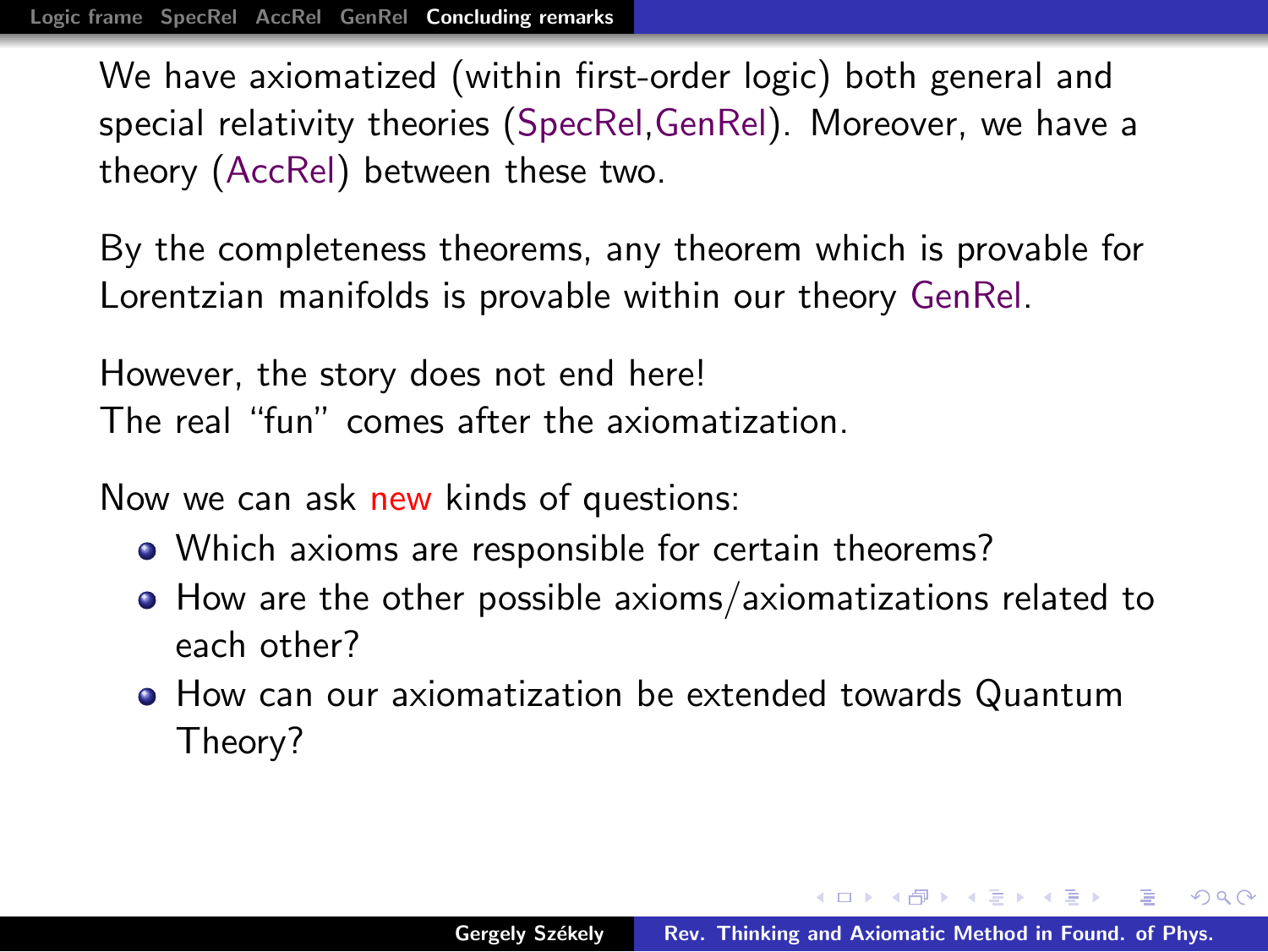By the completeness theorems, any theorem which is provable for Lorentzian manifolds is provable within our theory GenRel.

However, the story does not end here! The real "fun" comes after the axiomatization.

Now we can ask new kinds of questions:

- Which axioms are responsible for certain theorems?
- How are the other possible axioms/axiomatizations related to each other?
- How can our axiomatization be extended towards Quantum Theory?
- How are the independent statements of our theories related to each other?

メタト メミト メミト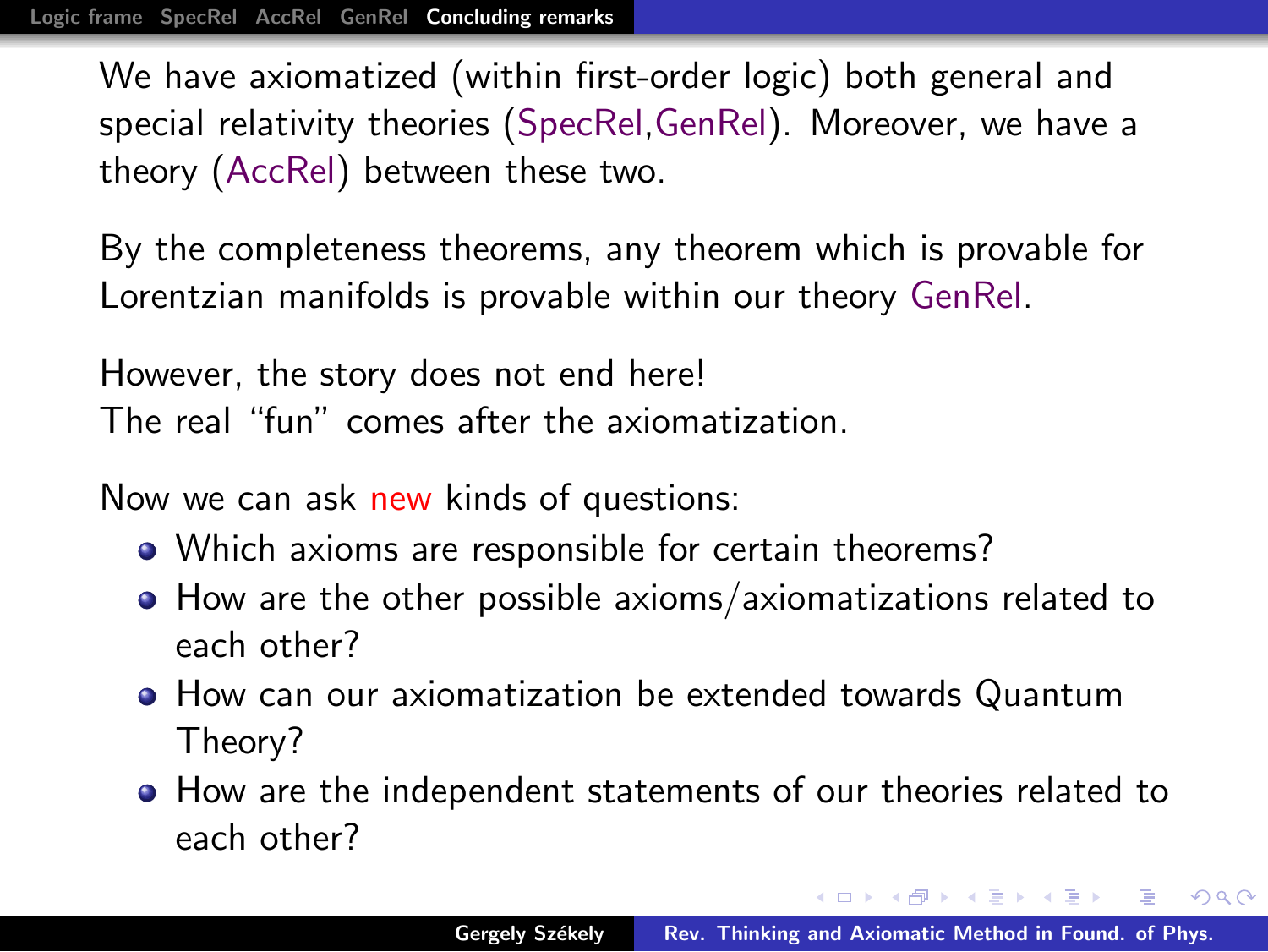By the completeness theorems, any theorem which is provable for Lorentzian manifolds is provable within our theory GenRel.

However, the story does not end here! The real "fun" comes after the axiomatization.

Now we can ask new kinds of questions:

- Which axioms are responsible for certain theorems?
- How are the other possible axioms/axiomatizations related to each other?
- How can our axiomatization be extended towards Quantum Theory?
- How are the independent statements of our theories related to each other?

Etc.

メタトメミメメミメ